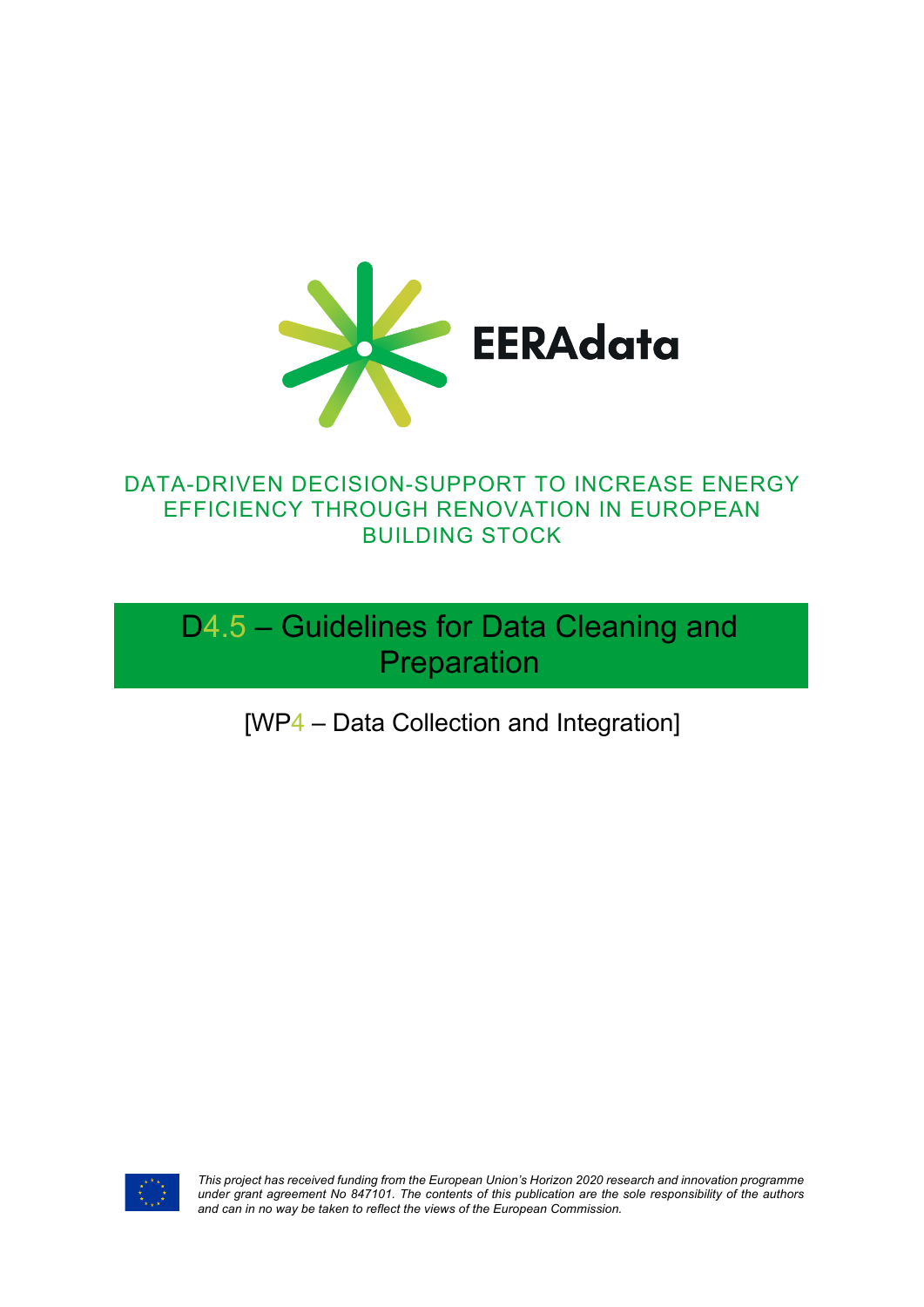

| <b>Lead Contributor</b>             | Tobi Elusakin, Trilateral Research      |
|-------------------------------------|-----------------------------------------|
| <b>Other</b><br><b>Contributors</b> | Tobiloa.elusakin@trilateralresearch.com |
|                                     | Katrina Petersen, Trilateral Research   |
|                                     | Rafael Abad Cano, COAMalaga             |
|                                     | Karolina Jankowska, ITTI                |
|                                     |                                         |

| <b>Due Date</b>      | 31.07.2021                                                                                |
|----------------------|-------------------------------------------------------------------------------------------|
| <b>Delivery Date</b> | 29.07.2021                                                                                |
| <b>Type</b>          | Report                                                                                    |
| <b>Dissemination</b> | $PU = Public$                                                                             |
| level                |                                                                                           |
| <b>Keywords</b>      | Building stock, data cleaning, inspection, verification, data<br>quality, data collection |

#### **Document History**

| Version          | Date       | <b>Description</b>      |
|------------------|------------|-------------------------|
| V <sub>0.1</sub> | 06.07.2021 | <b>First Draft</b>      |
| V <sub>0.2</sub> | 21.07.2021 | l After internal review |
| V1.0             | 29.07.2021 | Final version           |

#### **Imprint**

This document is issued by the consortium formed for the implementation of the EERAdata project under Grant Agreement N° 847101 by the following partners:

TUM- Technische Universität München (Germany)

TRILATERAL – Trilateral Research LTD (United Kingdom)

ITTI – ITTI SP ZOO (Poland)

DTU – Danmarks Tekniske Universitet (Denmark)

KSSENA –Zavod Energetska Agencija Za Savinjsko Salesko in Korosko (Slovenia)

COAMá – Colegio official de Arquitectos de Malaga (Spain)

AEE – Agencia Andaluza de la Energia (Spain)

COP – Kobenhavns Kommune (Denmark)

MOV– Mestna Obcina Velenje (Slovenia)

#### **Disclaimer**

Neither TUM nor any other consortium member nor the authors will accept any liability at any time for any kind of damage or loss that might occur to anybody from referring to this document. In addition, neither the European Commission nor the Agencies (or any person acting on their behalf) can be held responsible for the use made of the information provided in this document.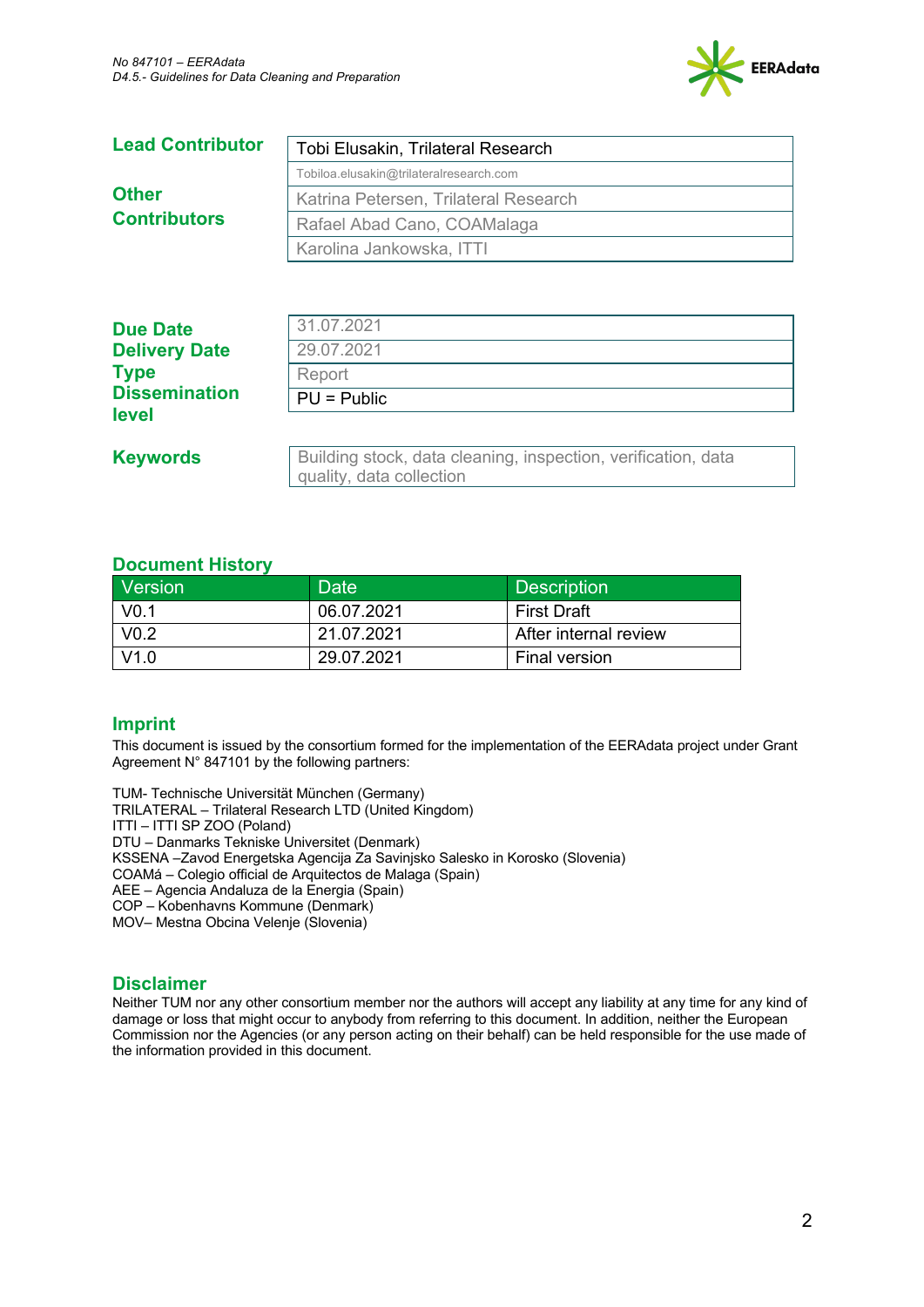

### **About the project**

The EERAdata project will develop and test a decision-support tool to help local administrations in the collection and processing of their building and demographic data towards an assessment and prioritisation of Energy Efficiency measures in planning, renovating and constructing buildings.



While EU policy assigns a primary role to Energy Efficiency (EE), the lack of a holistic understanding of the impact of EE investments has hindered its integration in the policy-making process. Coordination between demand and supply side of energy policy is not targeted, and there is need to gather the evidence on the benefits of EE in ecological and socio-economic terms as well as on its interactions with the broader policy context and energy market.

#### **Project's goals**

The project aims to develop:

- Guidelines and roadmaps for the advancement of the clean energy transition
- Joint thematic studies and analyses reports on territorial needs and decarbonisation pathways
- A fully developed and tested decision-support tool to help local administrations in the collection and processing of their building and demographic data towards an assessment and prioritization of EE measures in planning, renovating and constructing buildings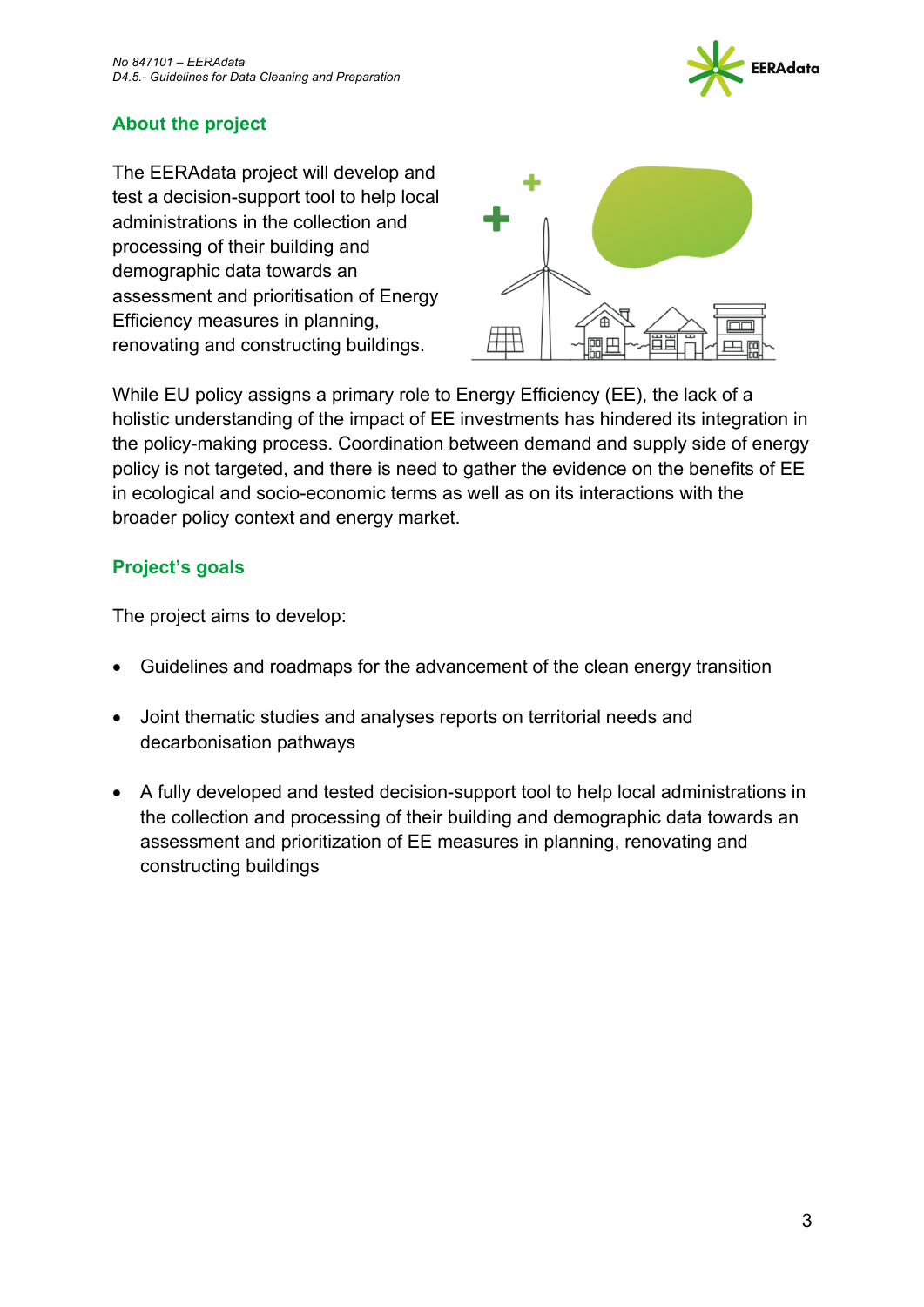

## **Table of contents**

| DATA-DRIVEN DECISION-SUPPORT TO INCREASE ENERGY EFFICIENCY<br>THROUGH RENOVATION IN EUROPEAN BUILDING STOCK 1 |  |
|---------------------------------------------------------------------------------------------------------------|--|
|                                                                                                               |  |
|                                                                                                               |  |
|                                                                                                               |  |
| $\mathbf{1}$                                                                                                  |  |
| $\overline{2}$                                                                                                |  |
| 2.1<br>2.2<br>2.3                                                                                             |  |
| $\overline{3}$                                                                                                |  |
| 3.1.<br>3.2.<br>3.2.1.                                                                                        |  |
| 3.2.2.                                                                                                        |  |
| 3.2.3.                                                                                                        |  |
| $\overline{4}$                                                                                                |  |
|                                                                                                               |  |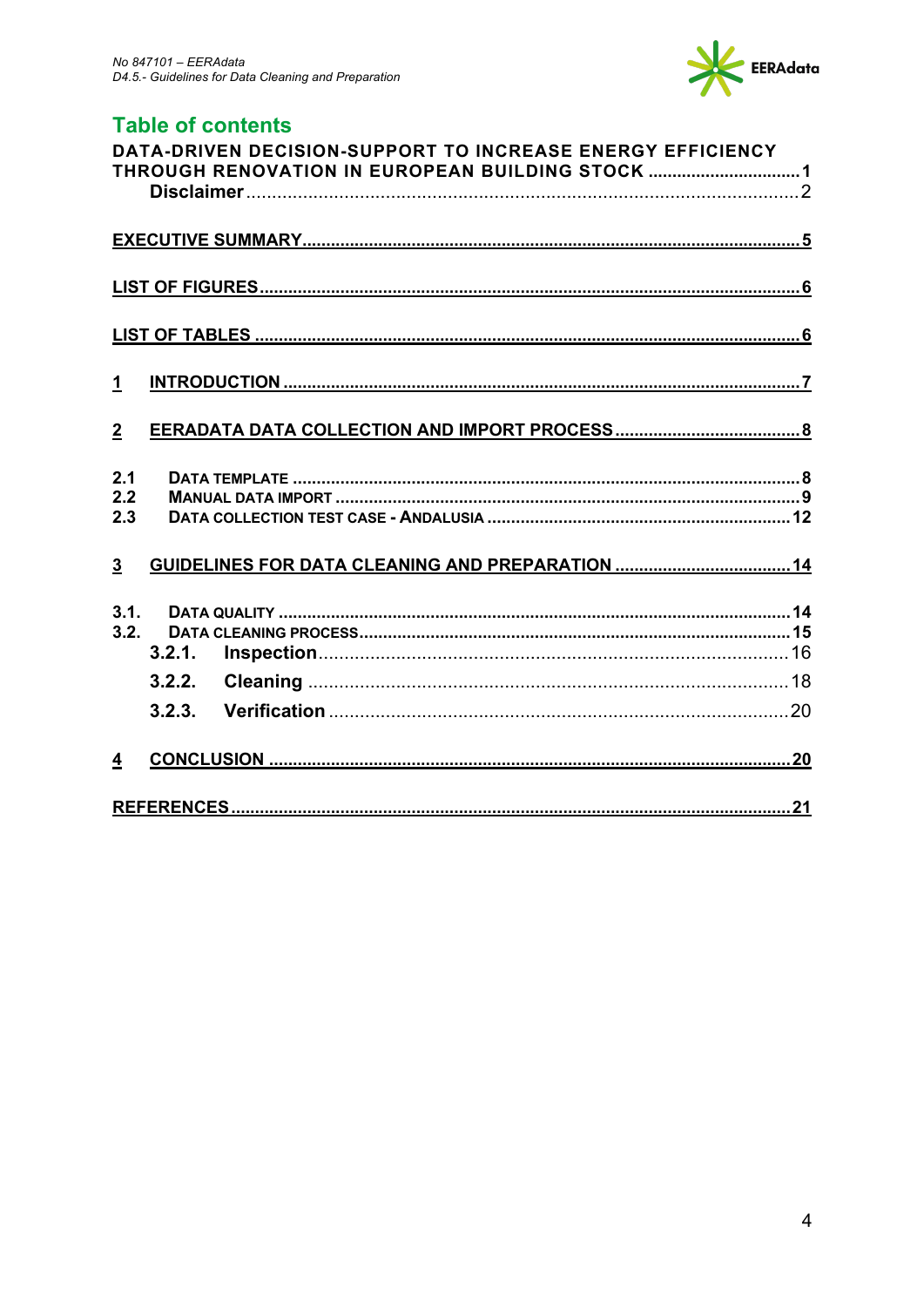

# **Executive summary**

EERAdata is a data-driven project. The approach is built on collecting, preparing, and analysing data. Based on these three activities, we will develop a decision-support tool, along with various other outputs from the project that leverage the data. This deliverable, *D4.5 - Guidelines for Data Cleaning and Preparation* is based on task 4.5 of the EERAdata grant agreement which involves the development and description of models for data collection, cleaning, and preparation. It is part of *WP4 – Data collection and integration* and as such is informed by the activities in tasks 4.1-4.5.

This report presents guidelines on how data can be cleaned and prepared, making it of appropriate quality to be utilised or stored. These guidelines can be used by decision-makers (such as building stock managers or public administrators) in local or regional governments to clean building stock data before it is imported into the DST or used to provide insight into building renovations. This report also presents the data collection and import process for EERAdata, showing a UML notation of the process from downloading the template file from the DST to successfully importing the data back to the DST. A data collection test case with one of the frontrunner partners, Andalusian Energy Agency (AEA) is performed, showing the buildings for which data has been collected and the variables which form the basis of the collected data.

The characteristics of quality data are then presented, with features such as validity, accuracy, completeness, consistency, homogeneity, relevancy, and understandability identified and explained. Following this, a data cleaning process which includes identifying, cleaning and preparation of data is presented and delineated with examples on how data cleaning can be done manually and programmatically.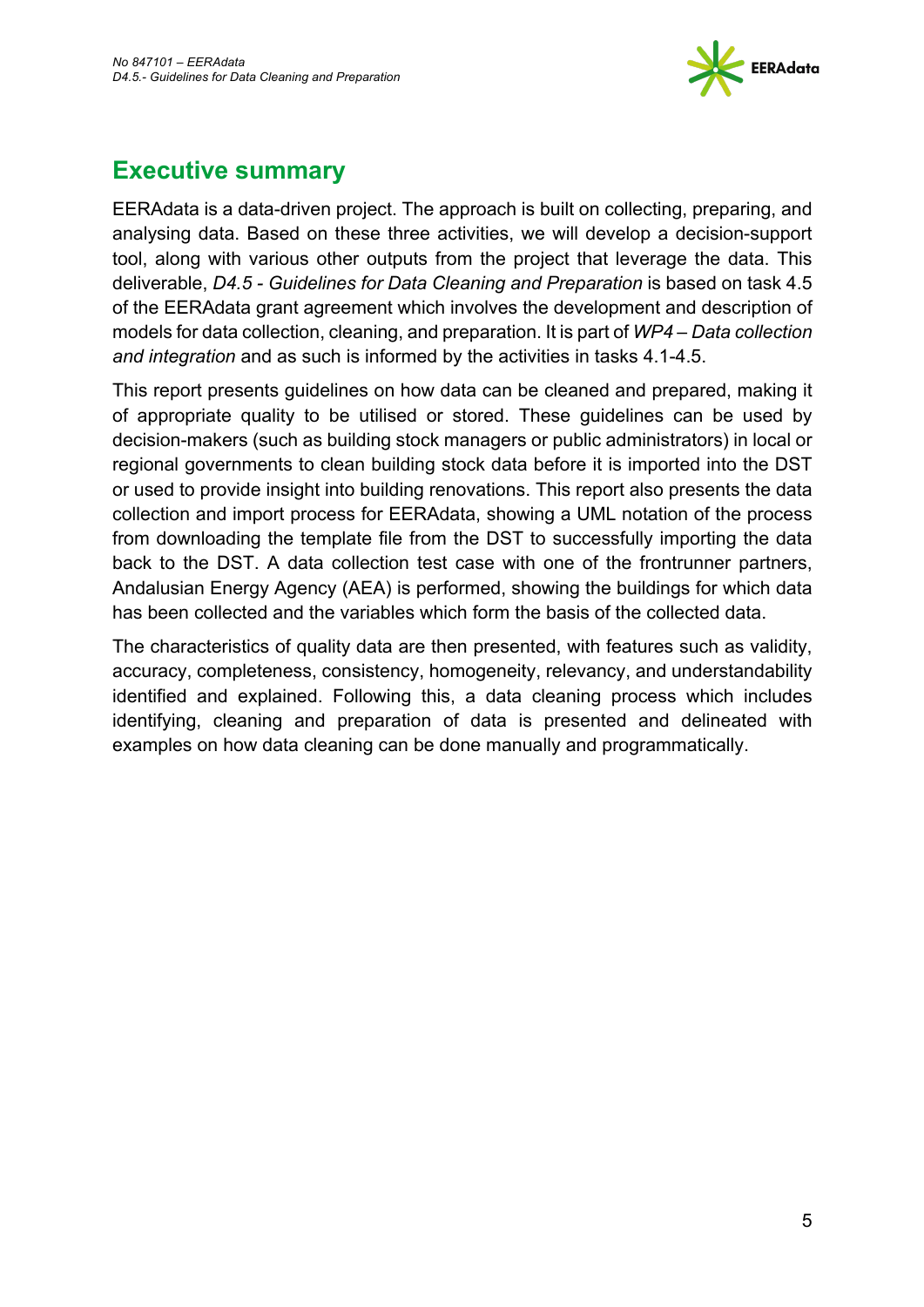

# **List of figures**

# **List of tables**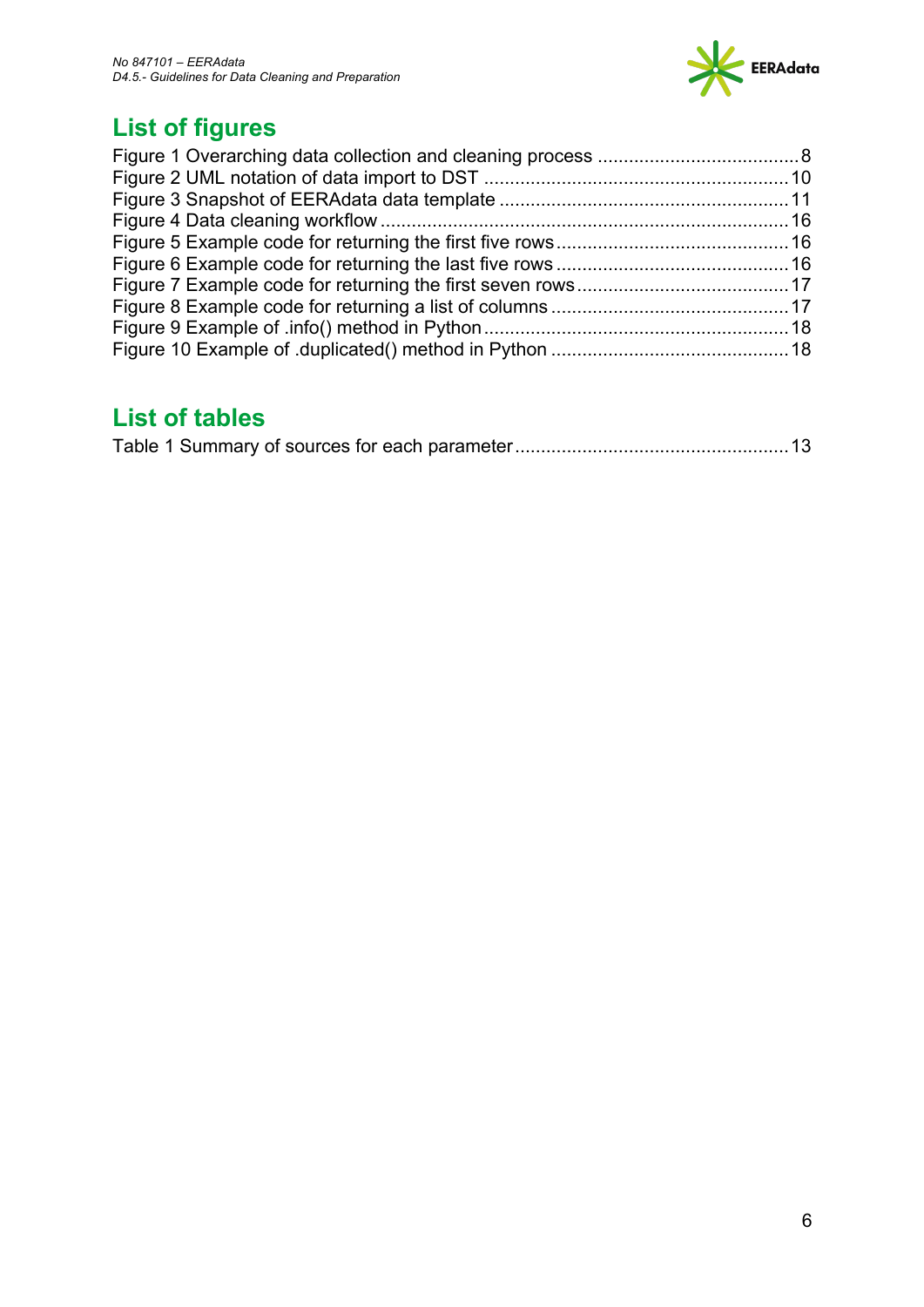

# **1 Introduction**

The EERAdata project will conduct research and develop a decision support tool (DST) for calculating the impact of building renovations on energy efficiency (EE). The project aims to gather, sort and inspect various kinds of data formats in order to provide the most detailed information on the building stock of the frontrunner partners: The City of Copenhagen (COP), the Municipality of Velenje (MOV) and the Andalusian Energy Agency (AEA). This deliverable, *D4.5 - Guidelines for Data Cleaning and Preparation* is based on task 4.5 of the EERAdata grant agreement which involves the development and description of models for data collection, cleaning and preparation. It is part of *WP4 – Data collection and integration*. As such, it is informed by D4.1 – D4.4 developed within the same work package.

Data for this project, which includes building-stock, socio-economic and life-cycle assessment data, has been collected from frontrunner municipalities as well as openly available structured and unstructured databases to bolster its quality and completeness. Following the data collection, the data is then prepared and cleaned before it is stored in a number of databases and used to test the DST. Though it may initially present like a linear process, data cleaning and preparation is iterative, meaning it must be performed regularly during the course of data analysis as different issues emerge and more data is gathered. According to Wickham (2014), a dataset consists of values which can be quantitative (numbers) or qualitative (strings), with each value attributable to a variable and an observation. A clean dataset is one in which each variable forms a column, each observation forms a row, and each type of observational unit forms a table. For EERAdata, this means each building property forms a column, each building forms a row, and each municipality forms a table.

Data quality remains a point of concern in relation to buildings and renovations, as dirty data can lead to poor analysis and error-prone decision-making (Chu *et al*., 2016). According to Rahm and Do (2000), data cleaning is the process of identifying and eliminating errors and irregularities from data which has been gathered or collected to enhance its quality. Data cleaning and preparation typically consists of three stages: identification or detection, cleaning, and verification.

The overwhelming majority (about 90%) of the data collected for EERAdata has been inundated with issues such as incomplete data, inconsistent units, irrelevant data, and incorrect values. As a result of the experiences gained in order to develop EERAdata's cleaning methodology, the project has identified a number of guidelines which decision-makers of varying skill levels in different geographical areas can use for data preparation and cleaning.

This report will cover the use of a data template created to aid users in data collection, the characteristics of quality data, and a data cleaning workflow which can be followed in order to attain quality data. The guidelines put forth in this report are based on the experiences preparing and cleaning the data collected for the EERAdata project and will provide guidance to potential users of the tool on how data should be prepared before being fed into the DST or use to develop further insights. The flowchart in figure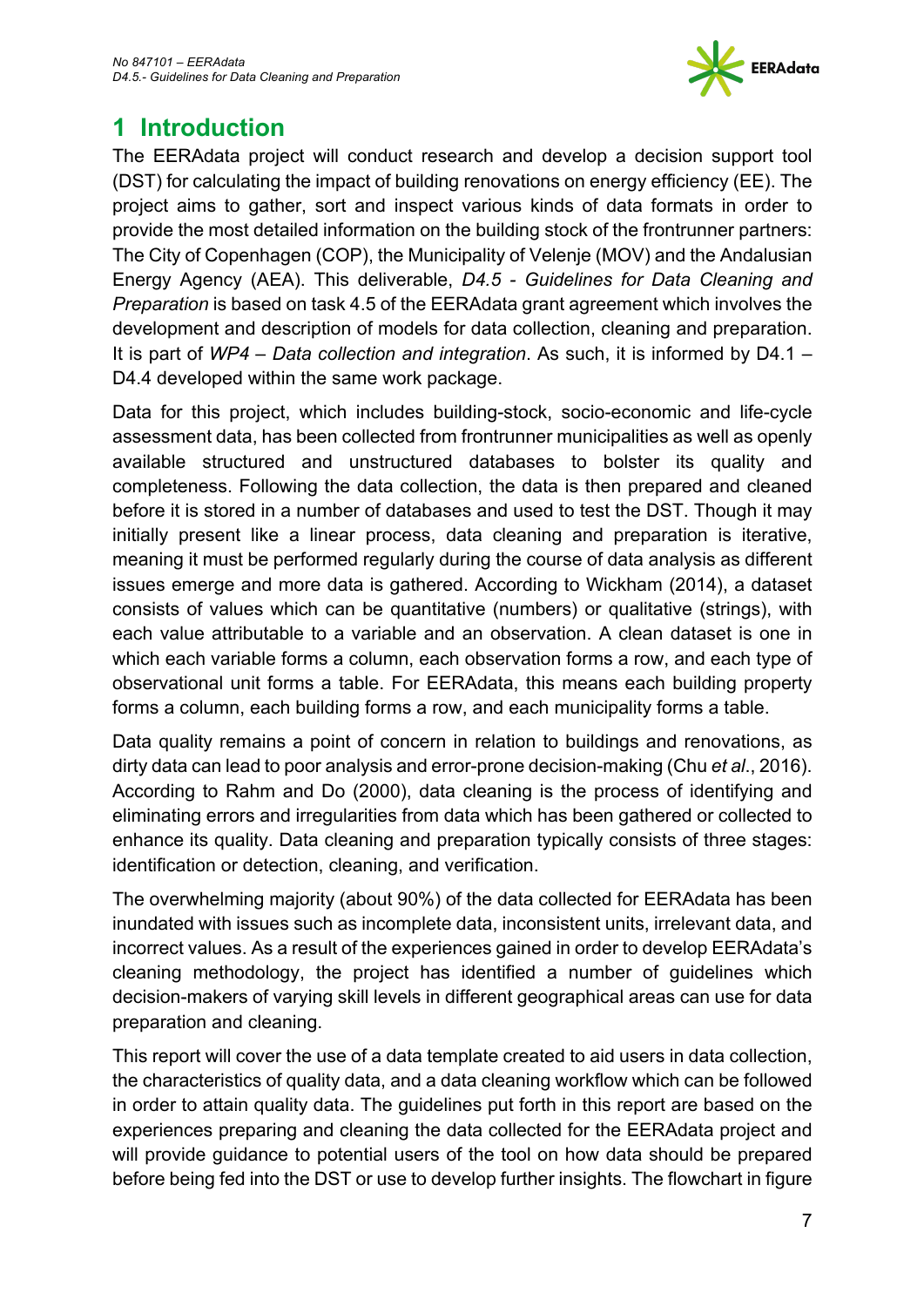

1 shows the overarching process for potential users of the DST to collect and prepare their data.



*Figure 1 Overarching data collection and cleaning process*

At this point of the project (M25), the data collection process is still ongoing and an update to the data import process in this deliverable will be provided in the coming months.

The rest of this report is structured as follows: section 2 details the process of data collection within EERA and how it raised novel data cleaning challenges. Section 3 provides guidelines and best practices for data cleaning and preparation developed from engaging those challenges. Section 4 discusses next steps for the project and section 5 concludes the report with insights into data cleaning benefits and challenges unique to energy efficiency and buildings.

# **2 EERAdata data collection and import process**

Data collection is an important part of the EERAdata project with one of its main aims to help local administrations in the collection of their building stock data. A process was therefore developed to aid municipalities and administrators in gathering data, checking its validity, and importing the data to the DST.

This process has been developed based on the calculation modules of the DST (socioeconomic, energy demand, indoor environment, supply-side and life-cycle assessment) which are specific to the EERAdata project and aid in the impact assessment of EE-based building renovations. This data collection and import process has been visualised using UML notation in figure 2 and mainly involves the application of a universal data template.

### **2.1 Data template**

The data template containing all the desired variables required for the DST to function has been developed for users of the tool. Potential users of the tool can use the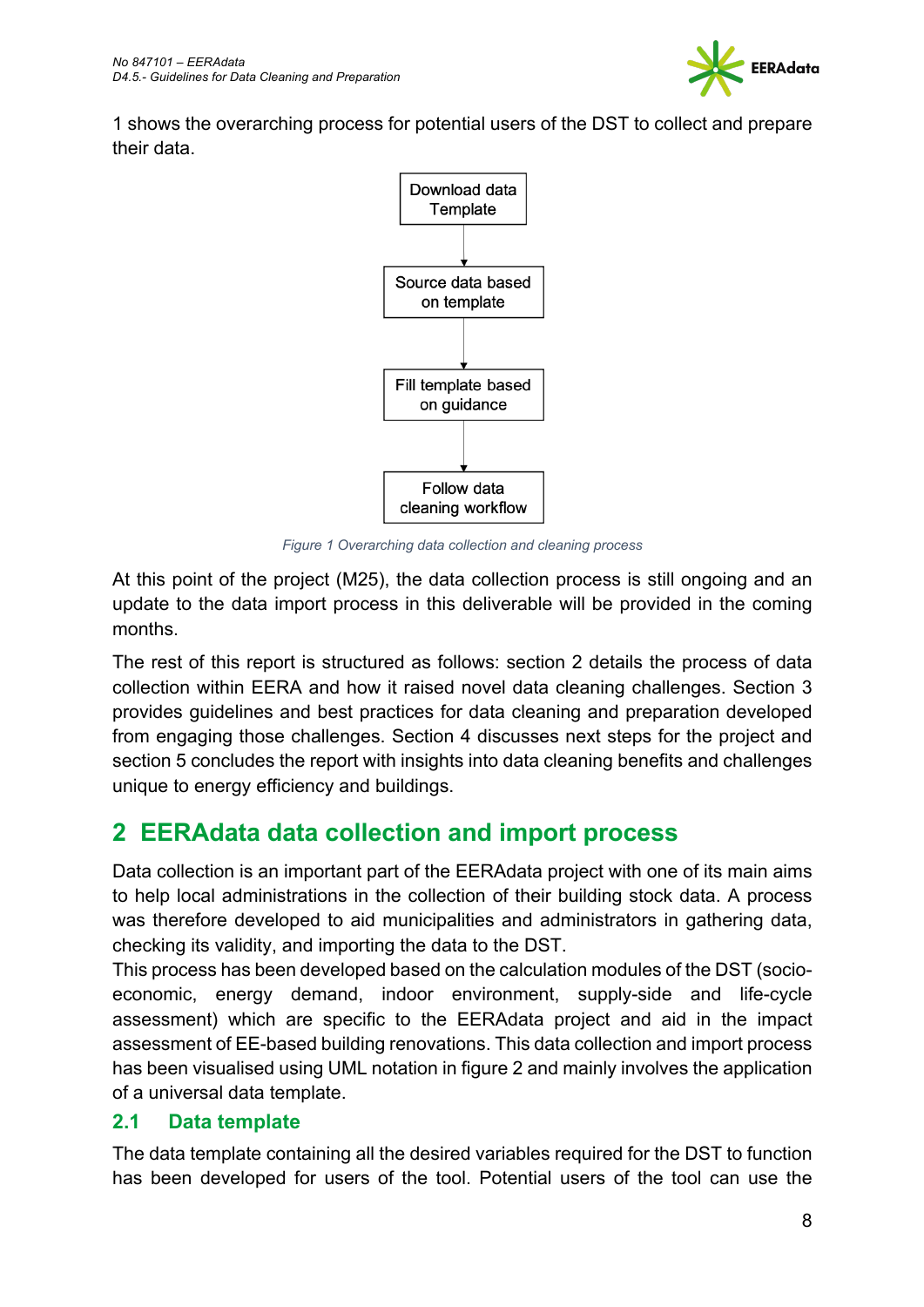

template to identify the variables required for assessment and input the data which corresponds to those variables. A snapshot of a section of the template can be seen in figure 3. In order to download the data template, a registered user will have to go through the following steps:

- Log into the DST with their designated credentials.
- Click on the "Buildings" tab.
- Export the data template to download it to a local device (e.g., a laptop or tablet).

The user will then have to fill the template based on the guidance provided within. This guidance includes information on the name of each variable, a description of what each variable represents, the minimum and maximum thresholds for each variable, the level of importance of each variable to the DST, how each variable can be calculated if not directly available and the unit of each variable. The template has been hardcoded in the following ways to assist municipalities in providing data as accurately as possible:

- Identify values which lie outside the minimum and maximum value thresholds. For example, if the range for building volume is  $150m^3 - 45000m^3$ , then a value of 120m<sup>3</sup> will be highlighted as an error.
- Identify cells where values are missing. If a variable is regarded as required, rows in which values for that variable are missing are also highlighted.
- Identify cells which contain values inconsistent with the variables they have been ascribed to. For example, if a Boolean variable requires True or False values and is given 1's and 0's or Yes and No.

### **2.2 Manual data import**

Registered users of the DST who have "expert" access to the tool can also manually input data directly into the DST. This can be done by selecting buildings of interest in the "Buildings" tab within the tool, downloading the properties, inputting the values, and re-uploading the properties. This can be used as an added layer of data quality assurance and error management as issues like data gaps mistakes can be corrected manually for individual buildings. Whole buildings can also be created manually with expert access in the DST with properties and characteristics added for each building. The data provided manually can be used to override default data and data provided in the template. For more information on the user interface for regular and expert users, readers can refer to D3.4 (A report on the finalised EERAdata methodology and tool requirements of the end-users).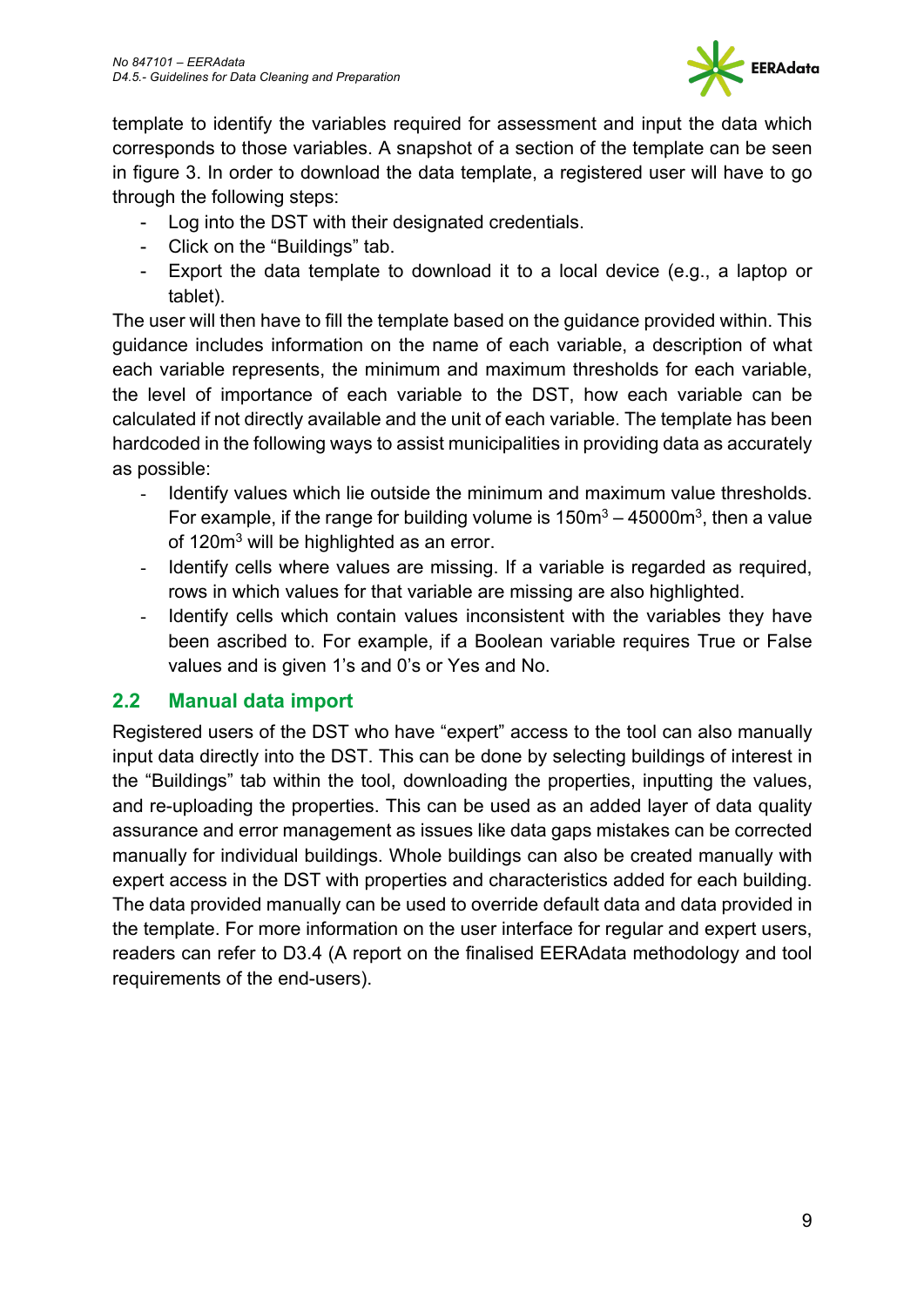



*Figure 2 UML notation of data import to DST*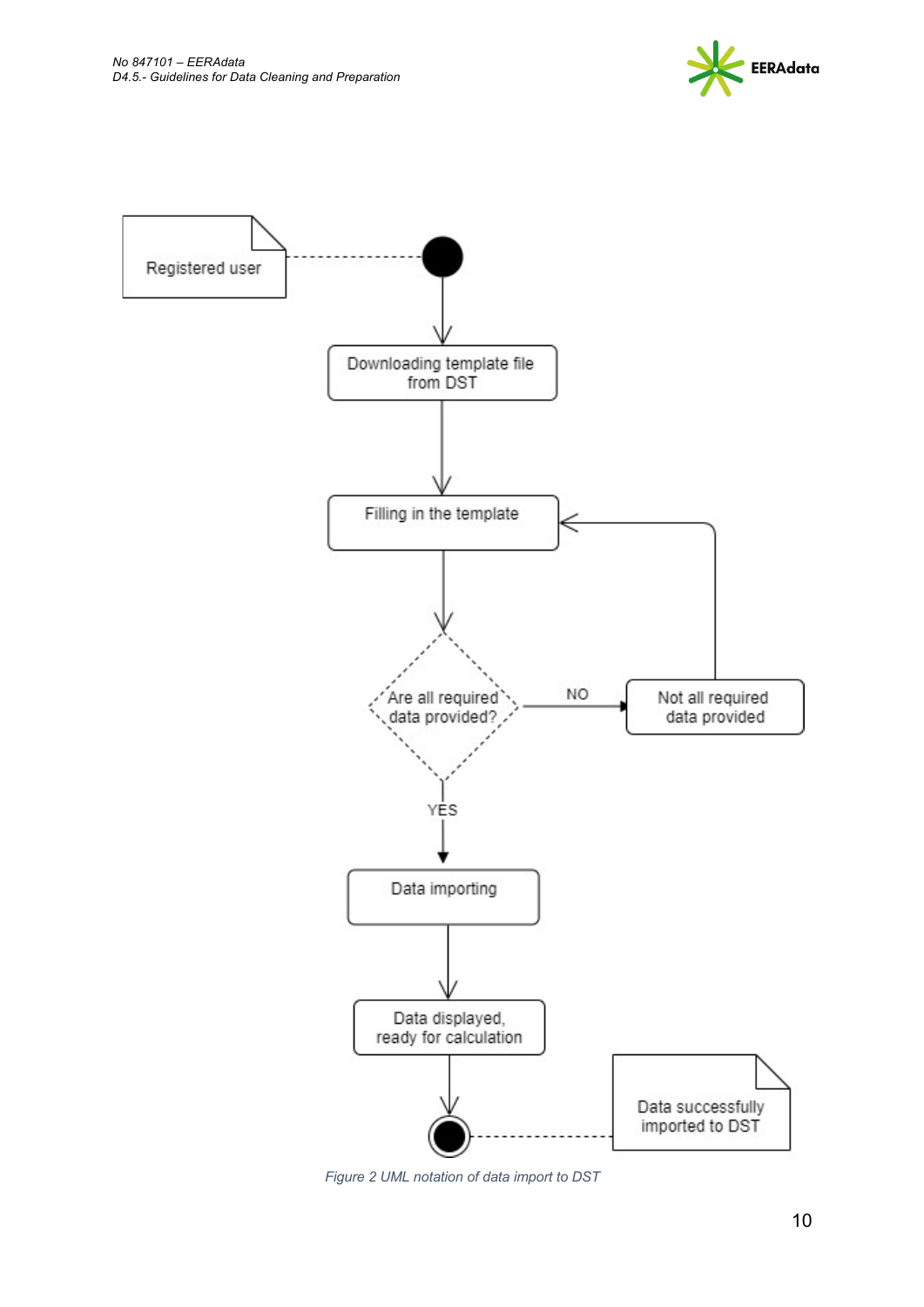| externalld area | name                   | building Volume                   |                       | groundSurfaceArea averageStoreyHeight buildingHeight |                            | externalWallSurfaceArea                                                        | ratioWindowToWall         | sharedWallArea                             |
|-----------------|------------------------|-----------------------------------|-----------------------|------------------------------------------------------|----------------------------|--------------------------------------------------------------------------------|---------------------------|--------------------------------------------|
|                 | criticalLevelEnum      | DESIRED                           | <b>REQUIRED</b>       | NULL                                                 | <b>REQUIRED</b>            | NULL                                                                           | NULL                      | <b>NULL</b>                                |
|                 |                        | <b>Building volume</b>            |                       |                                                      |                            |                                                                                |                           | Wall area which is                         |
|                 |                        | which needs to                    |                       | Average height of                                    |                            | Area of all external wall (without                                             | Ratio of window           | shared between                             |
|                 | description            | be heated                         |                       | building storeys                                     | Height of the building     | transparent components)                                                        | area to wall area         | buildings                                  |
|                 |                        |                                   |                       |                                                      |                            |                                                                                | 1.=>(windowWidthV         |                                            |
|                 |                        |                                   |                       |                                                      |                            |                                                                                | alueDouble *              |                                            |
|                 |                        |                                   |                       |                                                      | if(roofAreaValueDouble!=nu |                                                                                |                           | windowHeightValue   if (terrainValueDouble |
|                 |                        |                                   |                       |                                                      |                            |                                                                                |                           |                                            |
|                 |                        | =>groundSurface                   |                       |                                                      | 88                         | $1$ .=>value =                                                                 | Double *                  | $ = 4$                                     |
|                 |                        | <b>AreaValueDouble</b>            |                       |                                                      | roofAreaValueDouble>0){    | String.valueOf((buildingHeightValue   numberOfWindowVa   terrainValueDouble == |                           |                                            |
|                 |                        |                                   |                       |                                                      |                            | Double *                                                                       | lueDouble ) /             | $ 5\rangle$ {                              |
|                 |                        | building Height Val               |                       |                                                      | nFloorValueDouble+=1;      | building Perimeter Value Double) * (1   external Wall Surface                  |                           | $value =$                                  |
|                 |                        | ueDouble; 2.                      |                       |                                                      |                            | - ratioWindowToWallValueDouble,                                                | AreaValueDouble;          | String.valueOf(externa                     |
|                 |                        | =>buildingLength                  |                       |                                                      | $value =$                  | $ null\rangle$ :                                                               |                           | 2.=>ratioWindowToF   IWallSurfaceAreaValue |
|                 |                        | ValueDouble *                     |                       |                                                      | String.valueOf(            | 2.=>(2*(buildingHeightValueDouble  loorValueDouble *                           |                           | $ Double / 2$ :                            |
|                 |                        | building Width Val                |                       |                                                      |                            | * building Length Value Double) + 2 *                                          | netBuildingAreaValu       | } else $\{$                                |
|                 |                        | ueDouble *                        |                       | =>buildingHeightValu  (nFloorValueDouble *           |                            | (building Height Value Double *                                                | eDouble) /                | $value =$                                  |
|                 |                        | building Height Val Gross Area of |                       | eDouble /                                            |                            | averageStoreyHeightValueD buildingWidthValueDouble)) * (1 -                    | externalWallSurface  "0"; |                                            |
|                 | calculationDescription | ueDouble                          | <b>Ground Surface</b> | InFloorValueDouble                                   | ouble, null));             | ratioWindowToWallValueDouble))                                                 | <b>AreaValueDouble</b>    |                                            |
|                 | unitNameEnum           | $\mathsf{Im}3$                    | $\mathsf{Im}2$        |                                                      |                            | $\mathsf{Im}2$                                                                 | percent                   | $\mathsf{m}$                               |
|                 | minValue               | 150                               | 50                    |                                                      |                            |                                                                                |                           |                                            |
|                 | maxValue               | 45000                             | 100000                | 10                                                   | 36                         | 100000                                                                         | 100                       | 770                                        |
|                 | value                  |                                   |                       |                                                      |                            |                                                                                |                           |                                            |

*Figure 3 Snapshot of EERAdata data template*



*This project has received funding from the European Union's Horizon 2020 research and innovation programme under grant agreement No 847101. The contents of this publication are the sole responsibility of the authors and can in no way be taken to reflect the views of the European Commission.*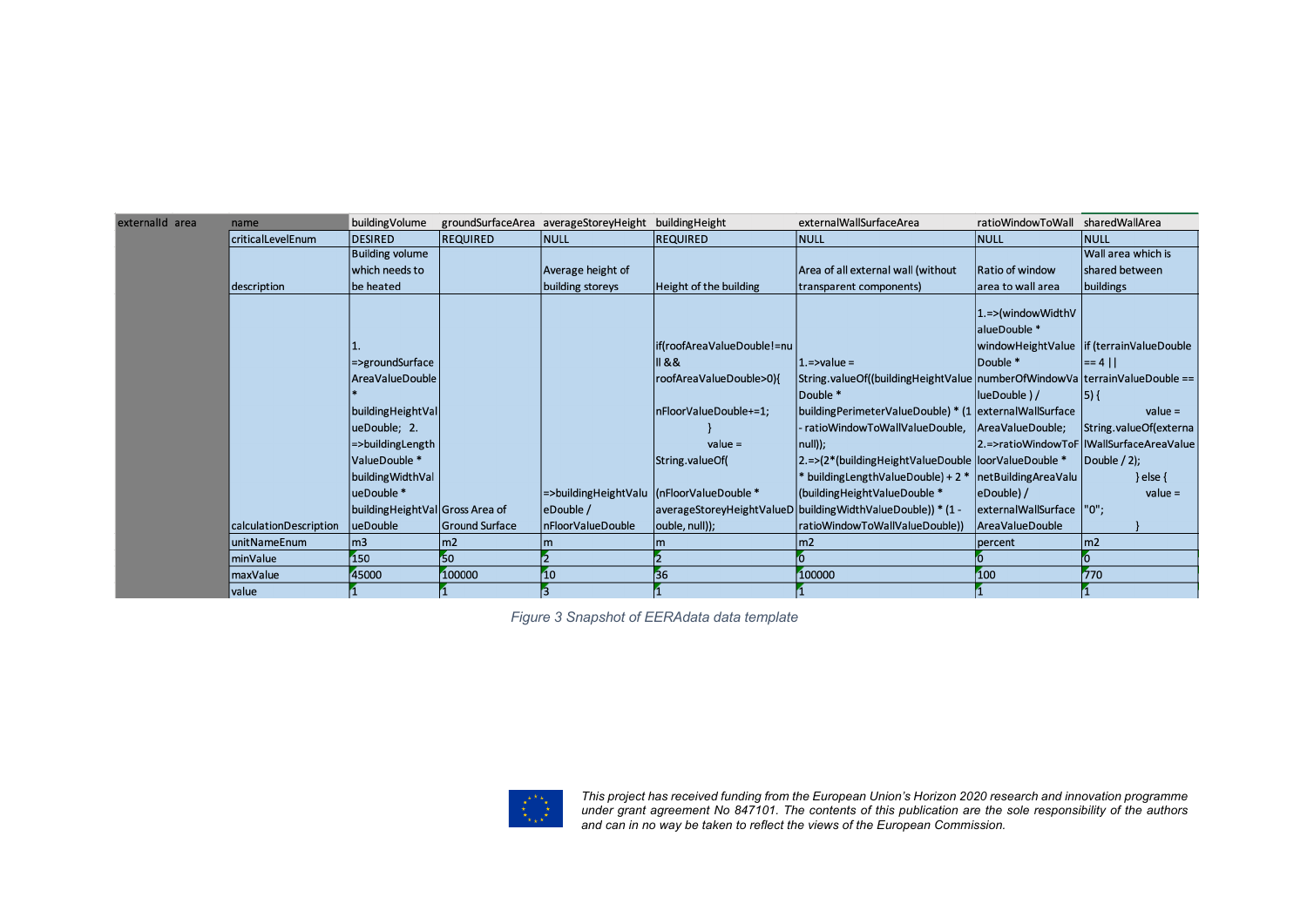### **2.3 Data collection test case - Andalusia**

A data template with 54 building-specific parameters was populated by one of the frontrunner partners – Andalusian Energy Agency (AEA). The data import file provided by this partner consists of 11 buildings and incorporates half of the required number of parameters. The buildings studied for data import include:

- 1. Public administrative office building. Located in Seville. The energy certificate of this building has been obtained with CE3X, the Spanish simplified official tool for public buildings, medium and large tertiary.
- 2. The Andalusian Energy Agency building. Located in Seville. The energy certificate of this building has been obtained with CE3X, the Spanish simplified official tool for public buildings, medium and large tertiary.
- 3. Heliopolis administrative elderly people center. Located in Seville. The energy certificate of this building has been obtained with CE3X, the Spanish simplified official tool for public buildings, medium and large tertiary.
- 4. Andalusian Health Service. Located in Seville. The energy certificate of this building has been obtained with CE3X, the Spanish simplified official tool for public buildings, medium and large tertiary.
- 5. Antequera Hospital. Located in Malaga. The energy certificate of this building has been obtained with CE3X, the Spanish simplified official tool for public buildings, medium and large tertiary.
- 6. Modern section of Environmental Ministry building, known as "Casa Sudhein". Located in Seville. The energy certificate of this building has been obtained with CE3X, the Spanish simplified official tool for public buildings, medium and large tertiary.
- 7. Original section of Environmental Ministry building. Located in Seville. The energy certificate of this building has been obtained with CE3X, the Spanish simplified official tool for public buildings, medium and large tertiary.
- 8. The government office. Located in Malaga. The energy certificate of this building has been obtained with CE3X, the Spanish simplified official tool for public buildings, medium and large tertiary.
- 9. San Telmo Palace. Located in Seville. The energy certificate of this building has been obtained with CE3X, the Spanish simplified official tool for public buildings, medium and large tertiary.
- 10.Johannes Kepler Building. Located in Seville. The energy certificate of this building has been obtained with CE3X, the Spanish simplified official tool for public buildings, medium and large tertiary.
- 11.Social housing building. Located in Malaga. The energy certificate of this building has been obtained with HULC, the Spanish unified official tool for housing, medium and large tertiary.

A variety of sources were mined in a joint effort by COAMalaga and A.E.A to fill in the data template for Andalusia. These include energy certificates, cadastres, certification

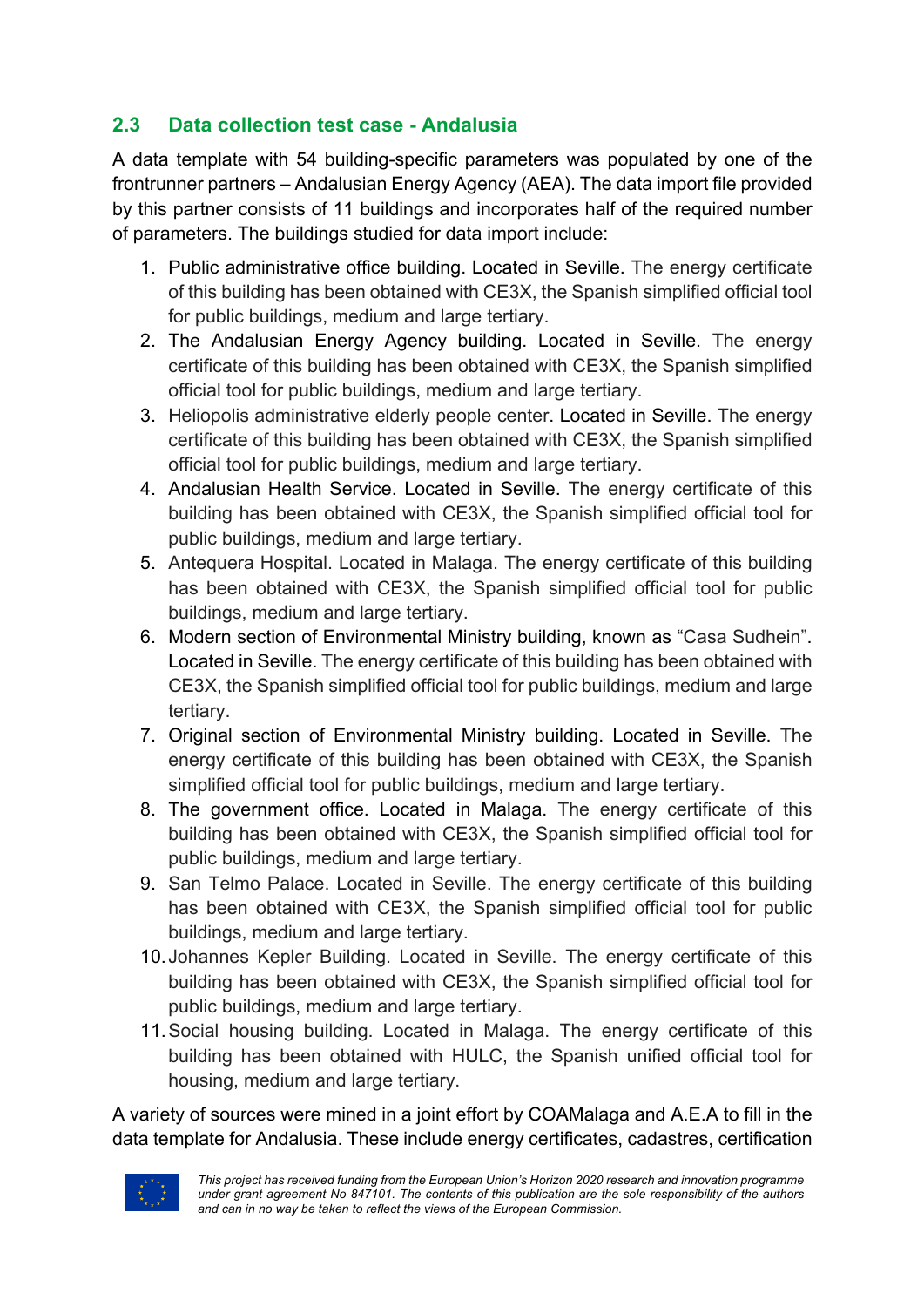

tools, expert assessment, and other parameters (arithmetic calculation from known parameters). The two official certification tools which provided most of the data included:

• HULC – created by merging two previous official tools (Lider and Calener). This is the tool used in the files received from AVRA (the Social Housing Agency from Andalusia).

CE3X – Simplified tool, dedicated to public buildings. This is the tool used by the AEA (Andalusia Energy Agency).

The data mined from the aforementioned sources were fed into the DST template, cleaned by Trilateral and imported into the DST through its file import function.

| <b>Num</b>      | <b>Parameter</b>          | <b>Energy</b>           | <b>HULC</b>                     | CE3x                    | <b>Cadastre</b>         | <b>Expert</b>           | <b>Other</b>            |
|-----------------|---------------------------|-------------------------|---------------------------------|-------------------------|-------------------------|-------------------------|-------------------------|
|                 |                           | <b>Certificate</b>      | file                            | file                    |                         | asses.                  | param.                  |
| 1               | netBuildingArea           | X                       | X                               | X                       |                         |                         |                         |
| $\overline{2}$  | name                      | X                       | $\overline{\mathsf{x}}$         | X                       |                         |                         |                         |
| 3               | buildingVolume            | $\overline{\mathsf{x}}$ | $\overline{\mathsf{x}}$         | $\overline{\mathsf{x}}$ |                         |                         |                         |
| 4               | groundSurfaceArea         |                         | $\overline{\mathsf{x}}$         | $\overline{\mathsf{x}}$ | $\overline{\mathsf{x}}$ | $\overline{\mathsf{x}}$ |                         |
| 5               | averageStoreyHeight       | $\overline{\mathsf{x}}$ | $\overline{\mathsf{x}}$         | $\overline{\mathsf{x}}$ |                         |                         |                         |
| 6               | buildingHeight            |                         | $\overline{\mathsf{x}}$         |                         |                         |                         | Χ                       |
| $\overline{7}$  | buildingperimeter         |                         |                                 |                         | X                       | $\overline{\mathsf{x}}$ |                         |
| $\overline{8}$  | externalWallSurfaceArea   | $\overline{\mathsf{x}}$ | $\overline{\mathsf{x}}$         | $\overline{\mathsf{x}}$ |                         | $\overline{\mathsf{x}}$ |                         |
| $\overline{9}$  | ratioWindowToWall         |                         |                                 |                         |                         | $\overline{\mathsf{x}}$ | $\overline{\mathsf{x}}$ |
| $\overline{10}$ | ratioWindowToFloor        |                         |                                 |                         |                         | $\overline{\mathsf{x}}$ | $\overline{\mathsf{x}}$ |
| 11              | gValueWindows             |                         | $\overline{X}$                  | $\overline{\mathsf{x}}$ |                         | $\overline{\mathsf{x}}$ | $\overline{\mathsf{x}}$ |
| $\overline{12}$ | frametypeofwindow         |                         | $\overline{\mathsf{x}}$         | $\overline{\mathsf{x}}$ |                         | $\overline{\mathsf{x}}$ | $\overline{\mathsf{x}}$ |
| 13              | Glazingofwindow           |                         | $\overline{\mathsf{x}}$         | $\overline{\mathsf{x}}$ |                         |                         |                         |
| $\overline{14}$ | sharedWallArea            |                         | $\overline{\mathsf{x}}$         | $\overline{\mathsf{x}}$ |                         |                         |                         |
| $\overline{15}$ | uValueExternalWall        | Χ                       | $\overline{\mathsf{x}}$         | $\overline{\mathsf{x}}$ |                         |                         |                         |
| $\overline{16}$ | uValueWindows             | $\overline{\mathsf{x}}$ | $\overline{\mathsf{x}}$         | $\overline{\mathsf{x}}$ |                         | Χ                       | Χ                       |
| $\overline{17}$ | uValueBasePlate           | $\overline{\mathsf{x}}$ | $\overline{\mathsf{x}}$         | $\overline{\mathsf{x}}$ |                         |                         |                         |
| $\overline{18}$ | uValueRoof                | $\overline{\mathsf{x}}$ | $\overline{\mathsf{x}}$         | $\overline{\mathsf{x}}$ |                         |                         |                         |
| 19              | uValueSharedWall          | Χ                       | $\overline{\mathsf{x}}$         | $\overline{\mathsf{x}}$ |                         |                         |                         |
| $\overline{20}$ | roofArea                  | $\overline{\mathsf{x}}$ | $\overline{\mathsf{x}}$         | $\overline{\mathsf{x}}$ |                         |                         |                         |
| $\overline{21}$ | heatedTopFloor            |                         | $\overline{\mathsf{x}}$         | $\overline{\mathsf{x}}$ |                         | Χ                       |                         |
| $\overline{22}$ | percentageBoilerGasHeati  | $\overline{\mathsf{x}}$ | $\overline{\mathsf{x}}$         | $\overline{\mathsf{x}}$ |                         |                         |                         |
|                 | ng                        |                         |                                 |                         |                         |                         |                         |
| $\overline{23}$ | percentageBoilerOilHeatin | $\overline{\mathsf{x}}$ | $\overline{\mathsf{x}}$         | $\overline{\mathsf{x}}$ |                         |                         |                         |
|                 |                           |                         |                                 |                         |                         |                         |                         |
| 24              | percentageHeatPumpsHea    | X                       | $\overline{\mathsf{x}}$         | X                       |                         |                         |                         |
|                 | tingAirWater              |                         |                                 |                         |                         |                         |                         |
| $\overline{25}$ | percentageHeatPumpsHea    | $\overline{\mathsf{x}}$ | $\overline{\mathsf{x}}$         | $\overline{\mathsf{x}}$ |                         |                         |                         |
|                 | tingWaterWater            |                         |                                 |                         |                         |                         |                         |
| 26              | percentageHeatPumpsHea    | $\overline{\mathsf{x}}$ | $\overline{\mathsf{x}}$         | $\overline{\mathsf{x}}$ |                         |                         |                         |
|                 | tingSoleWaterCollector    |                         |                                 |                         |                         |                         |                         |
| $\overline{27}$ | percentageHeatPumpsHea    | $\overline{\mathsf{x}}$ | $\overline{\mathsf{x}}$         | $\overline{\mathsf{x}}$ |                         |                         |                         |
|                 | tingSoleWaterSonde        |                         |                                 |                         |                         |                         |                         |
| $\overline{28}$ | percentageElectricHeating | $\overline{\mathsf{x}}$ | $\frac{\mathsf{x}}{\mathsf{x}}$ | X                       |                         |                         |                         |
| 29              | percentageDistrictHeating | $\overline{\mathsf{x}}$ |                                 | $\overline{\mathsf{x}}$ |                         |                         |                         |
|                 | HeatingNonRenewable       |                         |                                 |                         |                         |                         |                         |
| $\overline{30}$ | percentageBiomassHeatin   | $\overline{\mathsf{x}}$ | $\overline{\mathsf{x}}$         | $\overline{\mathsf{x}}$ |                         |                         |                         |
|                 | q                         |                         |                                 |                         |                         |                         |                         |
| 31              | percentageSolarSystems    | Χ                       | $\overline{\mathsf{X}}$         | Χ                       |                         |                         |                         |
| $\overline{32}$ | percentageDistrictHeating | $\overline{\mathsf{x}}$ | $\overline{X}$                  | $\overline{\mathsf{x}}$ |                         |                         |                         |
|                 | Renewable                 |                         |                                 |                         |                         |                         |                         |
| 33              | percentageEFlowHeater     | $\overline{\mathsf{x}}$ | $\overline{\mathsf{X}}$         | $\overline{\mathsf{x}}$ |                         |                         |                         |
| 34              | percentageGasStorage      | $\overline{\mathsf{x}}$ | $\overline{\mathsf{x}}$         | $\overline{\mathsf{x}}$ |                         |                         |                         |
|                 |                           |                         |                                 |                         |                         |                         |                         |
| $\overline{35}$ | yearOfConstruction        | $\overline{\mathsf{x}}$ | $\overline{\mathsf{x}}$         | $\overline{\mathsf{x}}$ | $\overline{\mathsf{x}}$ |                         |                         |

*Table 1 Summary of sources for each parameter*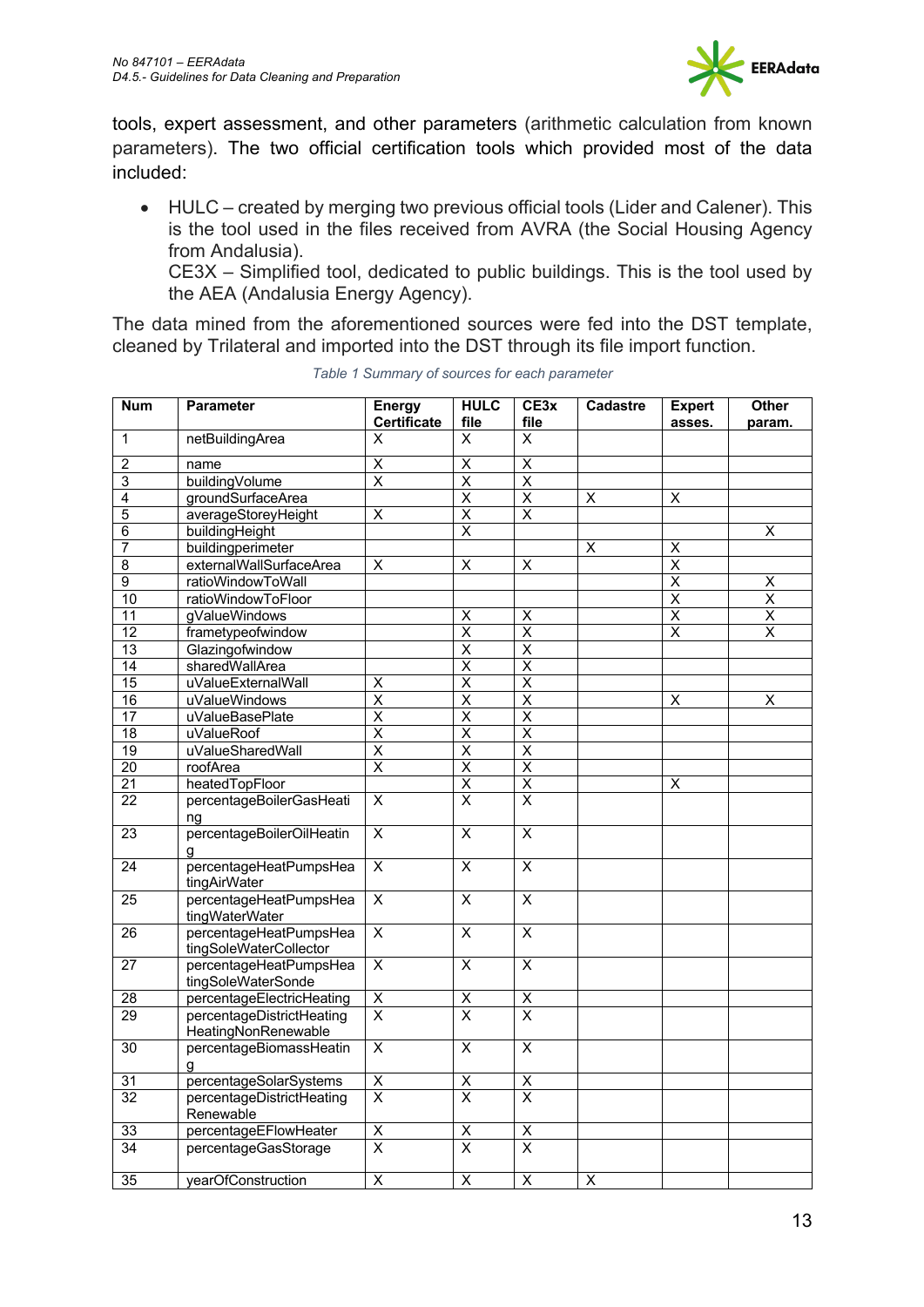

| 36 | percentagePipeSystemSurf<br>aceHeatingHeatingOriginal | X | X        | X |   |   |   |
|----|-------------------------------------------------------|---|----------|---|---|---|---|
| 37 | percentagePipeSystemRad<br>iatorsHeatingOriginal      | X | $\times$ | X |   |   |   |
| 38 | nFloor                                                |   | X        | X |   |   |   |
| 39 | buildingWidth                                         |   |          |   | X | X | X |
| 40 | buildingLength                                        |   |          |   | X | X | X |
| 41 | thermalMass                                           |   |          |   |   | X |   |
| 42 | normalizedLeakageArea                                 |   |          |   |   | X |   |
| 43 | windowWidth                                           |   | X        | X |   | X |   |
| 44 | windowHeight                                          |   | X        | X |   | X |   |
| 45 | openingAreaRatio                                      |   |          |   |   | X |   |
| 46 | numberOfWindows                                       |   | $\times$ | X |   | X |   |
| 47 | frameWindowRatio                                      |   | X        | X |   | X |   |
| 48 | solarShading                                          |   |          |   |   | X |   |
| 49 | otherHeat                                             |   |          |   |   | X |   |
| 50 | materialSensitivity                                   |   |          |   |   | X |   |
| 51 | frameArea                                             | X | X        | X |   | X |   |
| 52 | frameU                                                | X | X        | X |   | X |   |
| 53 | glazingU                                              | X | X        | X |   | X |   |
| 54 | heatExchangeEff                                       |   | X        | X |   |   |   |

# **3 Guidelines for Data Cleaning and Preparation**

According to Dasu and Johnson (2003), data cleaning and preparation can take up 80% of the entire data analysis process and is performed in order to attain quality data. Issues with data quality are prevalent in both single data collections and large database systems but require similar actions to overcome. This section presents a broad definition of data quality and provides guidelines and best practices on how quality can be assured through data cleaning and preparation. The data cleaning process outlined in this section, with its diagrammatic workflow and code-based examples, has been uniquely developed to be aid the impact assessment of energy efficiency-based renovations on the energy efficiency of buildings.

### **3.1. Data quality**

Data quality can best be described as "fitness for purpose", meaning the measure of quality of any piece of data depends on what it is to be used for. This makes data quality a relative and multidimensional concept as organisations and individuals must deal with data based on its intended use, the subjective perception of individuals tasked with analysis and the objective analysis of the data in question (Tayi and Ballou, 1998; Pipino *et al*., 2002). In relation to EERAdata, quality data refers to data which can be used to assess the impacts of building renovations on energy efficiency. This includes data based on the socio-economic, indoor climate, life-cycle assessment, energy demands and supply-side assessment methodologies.

For data of any kind to be deemed as quality, there are a number of conditions it must fulfil. These include data validity, accuracy, completeness, consistency, homogeneity, relevancy, and comprehensibility (Kahn *et al*., 2002). These features are elaborated on below: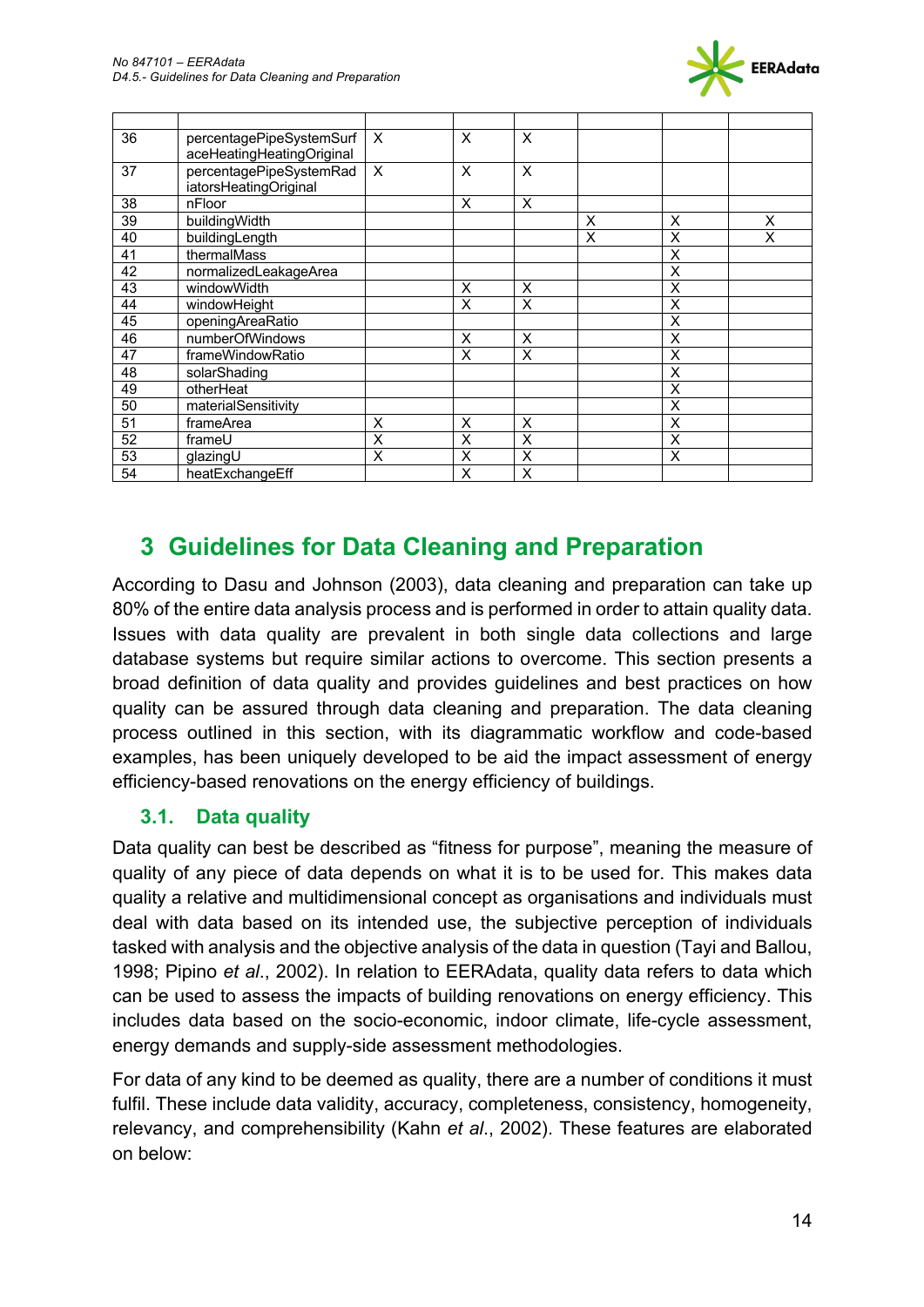

- **Validity**: The validity of any dataset refers to the extent to which the data fits with pre-defined organisational procedures and constraints. These constraints can be based on the data type (e.g., integer, float, Boolean, date-time, etc.), range of data (i.e., dates should fall within a certain range), foreign key (as seen in relational databases), or categories (such as male and female to describe gender). An example of validity in EERAdata can be seen in the variable "net building area". If the data type presents as Boolean instead of float, the data is deemed invalid.
- **Accuracy**: The accuracy of a dataset indicates the closeness of the data to the true values. Values in a dataset can be deemed as valid, but not accurate. Using the EERAdata building stock database as an example, a building address can be valid, meaning it meets all of the pre-defined constraints, but inaccurate in that it might not actually exist.
- **Completeness**: The completeness of a dataset refers to the degree to which data is known and is not missing. Data can be missing for several reasons including lack of measurement in the first place, difficulty in assessing the data source and data entry errors. This issue can be mitigated by actually measuring the data required, re-evaluating or questioning the data source, and using averages and other calculations for numerical values.
- **Consistency**: The consistency of data is defined as the extent to which data is presented in the same format within and across datasets. For example, a valid building height of 12m does not match well with a number of floors of 10.
- **Homogeneity**: The homogeneity of data refers to the degree to which the values of a specific variable have the same unit of measure. This feature mostly applies to quantitative (numerical) rather than qualitative (categorical) data and requires that the unit of measure for a variable be pre-defined based on what is required for analysis or visualisation. For example, data representing the net surface area of a building should have one unit of measure (i.e.,  $mm<sup>2</sup>$  or  $m<sup>2</sup>$  or  $km<sup>2</sup>$ ).
- **Relevancy**: This refers to the degree to which data is relevant to the task or project in question. This means that data can be valid, accurate, complete, consistent and uniform but will prove useless if it cannot be applied to the task at hand.
- **Comprehensibility**: Data comprehensibility refers to the extent to which data can be easily understood. This means that data collected for any task or project must possess features that enable it to be read and understood easily by its users. This includes using suitable language, symbols and units of measurement.

### **3.2. Data cleaning process**

The data cleaning process involves all actions taken to ensure the data collected embody the characteristics of quality data. The workflow can be distilled into three broad phases: inspection, which involves the detection of issues/errors in the data; cleaning, which involves addressing the issues identified; and verification which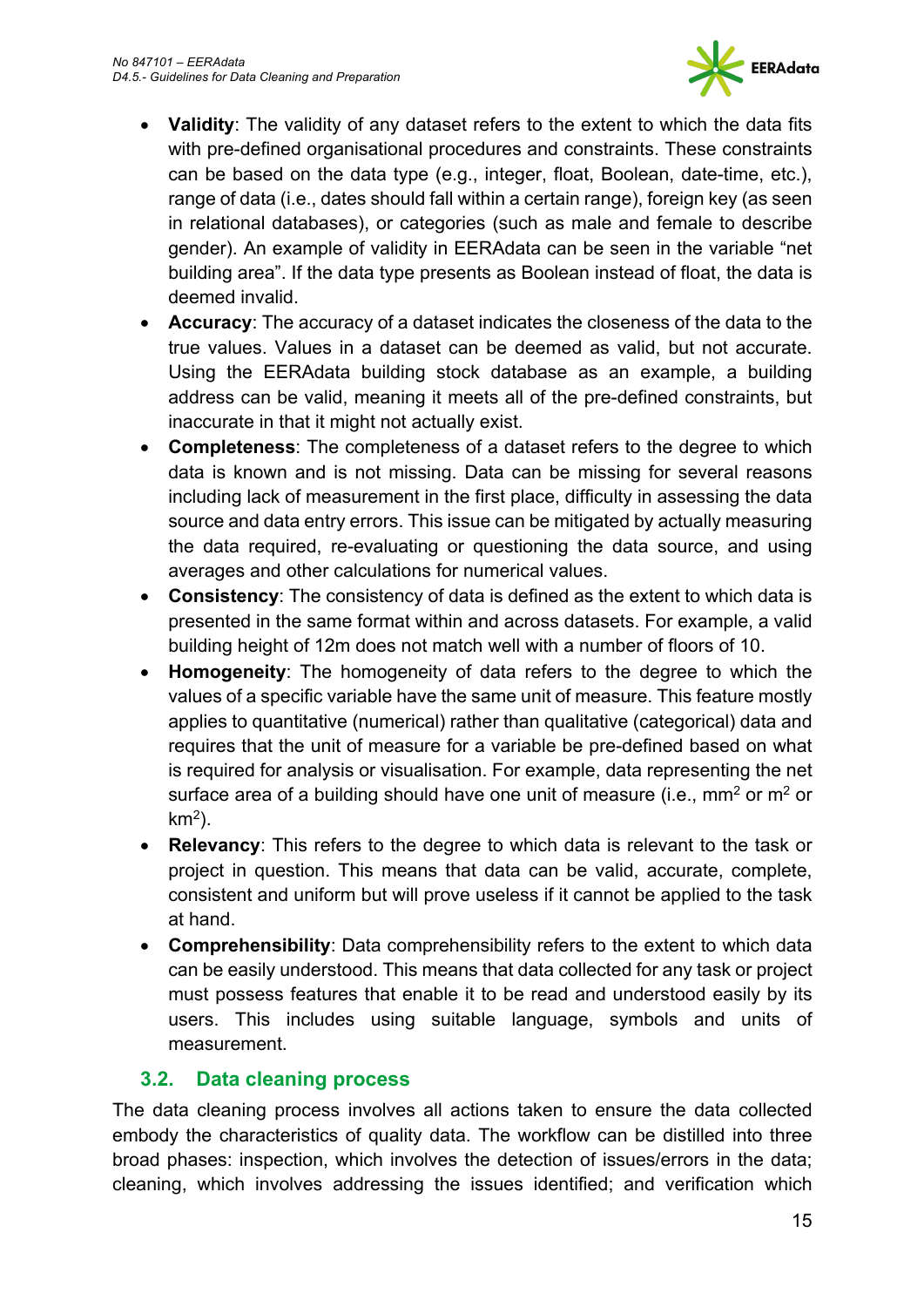

involves confirmation that the results of the cleaning process are correct. Figure 4 shows a flowchart depicting the data cleaning workflow.



*Figure 4 Data cleaning workflow*

#### **3.2.1. Inspection**

Data inspection refers to the process of identifying/detecting errors affecting the quality of the data. Given that data is mainly collected in csv or xlxs format, inspection can be done manually (humans looking through the data sheet) or programmatically (using code). Pandas, a data analysis library in the Python programming language, is a good tool for inspecting and detecting errors in data tables. For data cleaning processes which involve using individual buildings as observations, inspection helps to identify areas where data for different buildings may be conflated or where data for certain buildings are unavailable but can be calculated. This process can be time consuming and involves a number of methods:

• **Inspecting table head and tail**: This action can be performed after the data table has been read into the Pandas library as a dataframe. A dataframe is a two-dimensional marked data configuration with potentially different column types<sup>1</sup>. The head method produces the first five rows of the data and the tail method produces the last five rows of data. This helps to provide a quick glance at the data table to identify errors which require a quick fix such as data gaps or incorrect column headers. Figures 5, 6 and 7 shows an example Python code for obtaining the first five, last five and first seven rows of data respectively.

> Andalusia.head() #returns the first five rows

*Figure 5 Example code for returning the first five rows*

The tail method works the same way:

Andalusia.tail() #returns the last five rows



The number of rows to be returned can also be specified:

<sup>1</sup> Pandas User Guide – Intro to data structures (https://pandas.pydata.org/pandasdocs/stable/user\_guide/dsintro.html)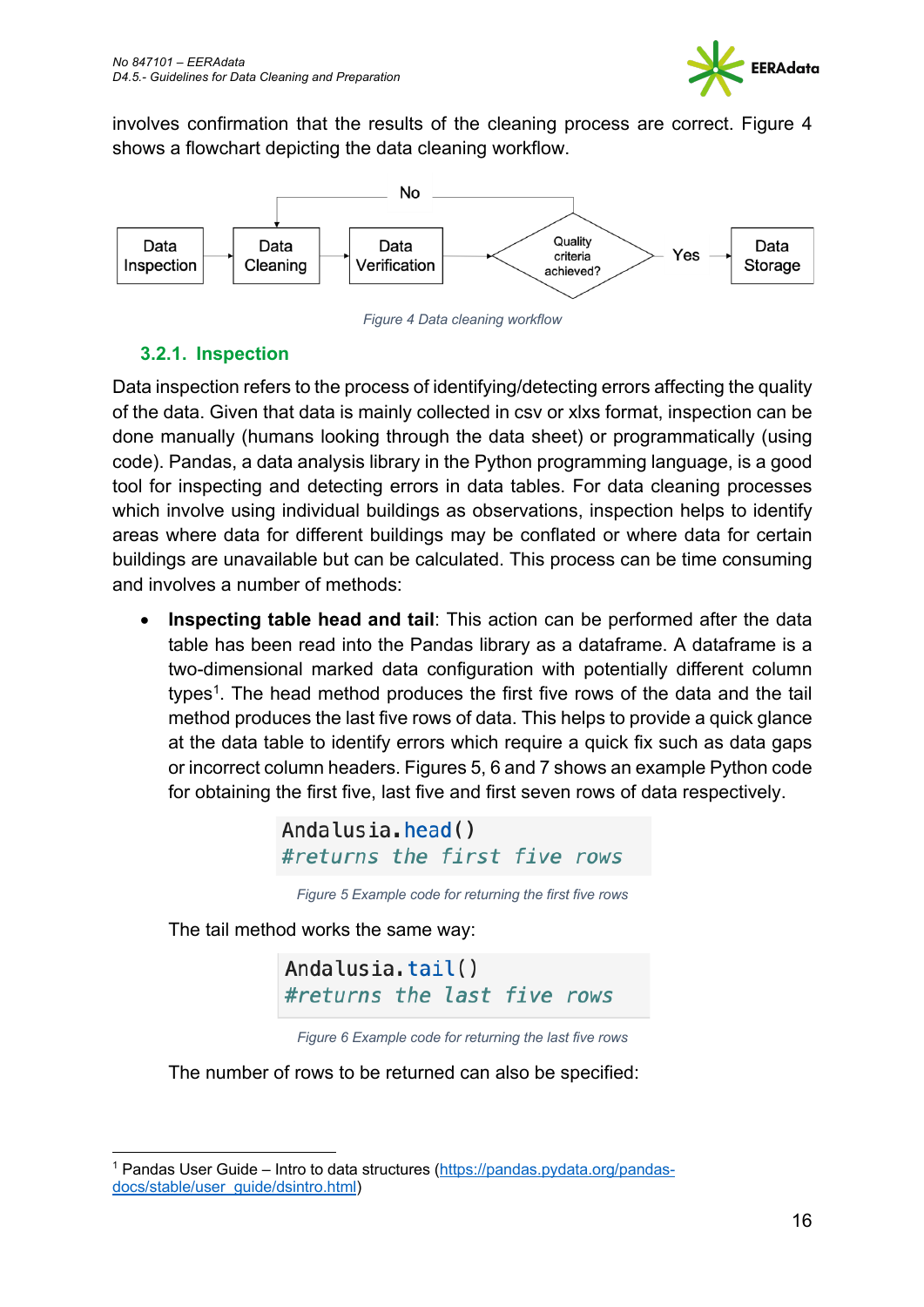

Andalusia.head(7) #returns the first seven rows

*Figure 7 Example code for returning the first seven rows*

• **Inspecting the column names**: The column names can be inspected by manually looking at all the columns (if the dataframe is small enough) or inspected programmatically using the Pandas method "*.column*". This can be used for situations which require knowledge of the available data points and to determine if there are any spelling mistakes. Figure 8 shows example code for inspecting column names.

> Copenhagen.columns #Returns a list of columns

*Figure 8 Example code for returning a list of columns*

- **Inspecting the data type**: The data type for each column can be obtained and inspected using the Pandas method "*.dtypes*". Different data types in Pandas include:
	- o Object (text or a combination of numeric and non-numeric inputs),
	- o Int64 (integers),
	- o Float64 (numbers with decimal points),
	- o Bool (true/false values),
	- o Datetime64 (time and date values) and
	- o Category (a set list of text values).

If the data type for a column is wrong, e.g., an integer column designated as float or vice-versa, this can be detected using the "*.dtypes*" method and changed.

• **Inspecting for missing values**: Missing values in a Pandas dataframe can be identified either manually or programmatically using the method "*.info()*". When successfully run, this method produces the list of columns, the data type of each column and how many non-null values are present in each column. The number of non-null values signify how many rows contain actual values. The "*.info()*" method is versatile in that it can also be used to inspect column names as well as data types. Figure 9 shows example code for inspecting missing values.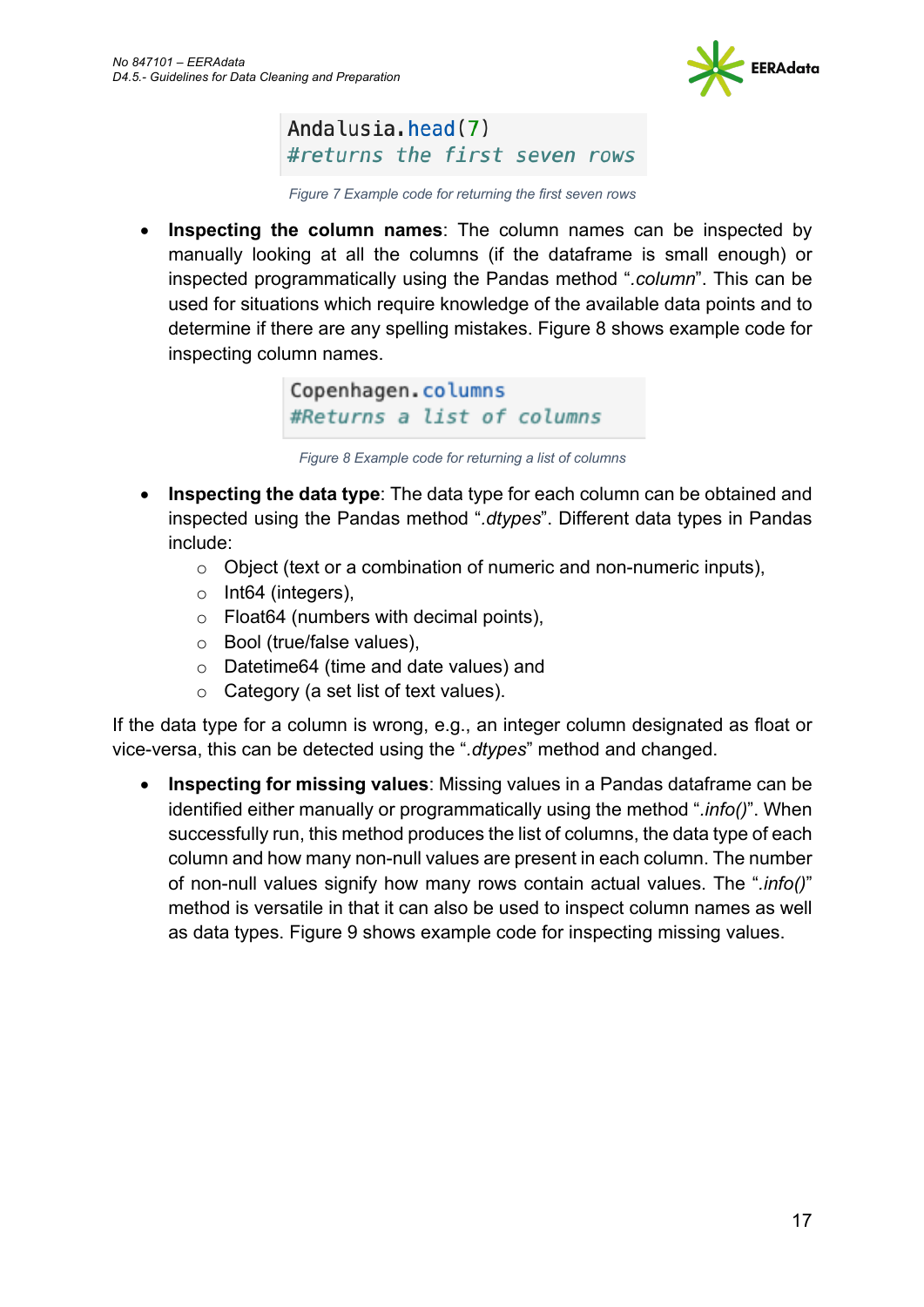

Copenhagen.info() <class 'pandas.core.frame.DataFrame'> RangeIndex: 10 entries, 0 to 9 Data columns (total 12 columns):  $\#$ Column Non-Null Count Dtype 0 BuildingAddress 10 non-null object  $\mathbf{1}$ BuildingUse 10 non-null object  $\overline{2}$ Latitude 10 non-null float64  $\mathsf{3}$ Longitude float64 10 non-null  $\overline{4}$ BuildingAge 10 non-null  $int64$ 5 FloorArea 10 non-null int64 6 BuildingWidth 10 non-null float64  $\overline{7}$ BuildingLength 10 non-null float64 8 float64 BuildingHeight 10 non-null 9 NumerOfStoreys 10 non-null int64 float64 10 RoomHeight 10 non-null GroundSurfaceArea 10 non-null int64 11 dtypes:  $float64(6)$ ,  $int64(4)$ ,  $object(2)$ memory usage: 1.1+ KB

*Figure 9 Example of .info() method in Python*

• **Inspecting for duplicate data**: Duplicate data can also be identified manually (through visual inspection) or through code. The latter can be done using the Pandas method "*.duplicated()*". The duplicated method provides a Boolean series with the value "True" showing duplication, i.e., the entry is identical to a previous one. Figure 10 shows an example of this method.

| Andalusia.duplicated() |             |  |  |
|------------------------|-------------|--|--|
| 0                      | False       |  |  |
| 1                      | False       |  |  |
| 2                      | False       |  |  |
| 3                      | False       |  |  |
| 4                      | False       |  |  |
| 5                      | False       |  |  |
| 6                      | False       |  |  |
| 7                      | False       |  |  |
| 8                      | False       |  |  |
| 9                      | False       |  |  |
|                        | dtype: bool |  |  |

*Figure 10 Example of .duplicated() method in Python*

#### **3.2.2. Cleaning**

The data cleaning workflow involves a several processes which can be applied based on the type, size and format of the data collected. Data cleaning helps to eliminate issues with the data collected which might contribute to faulty analyses by the DST,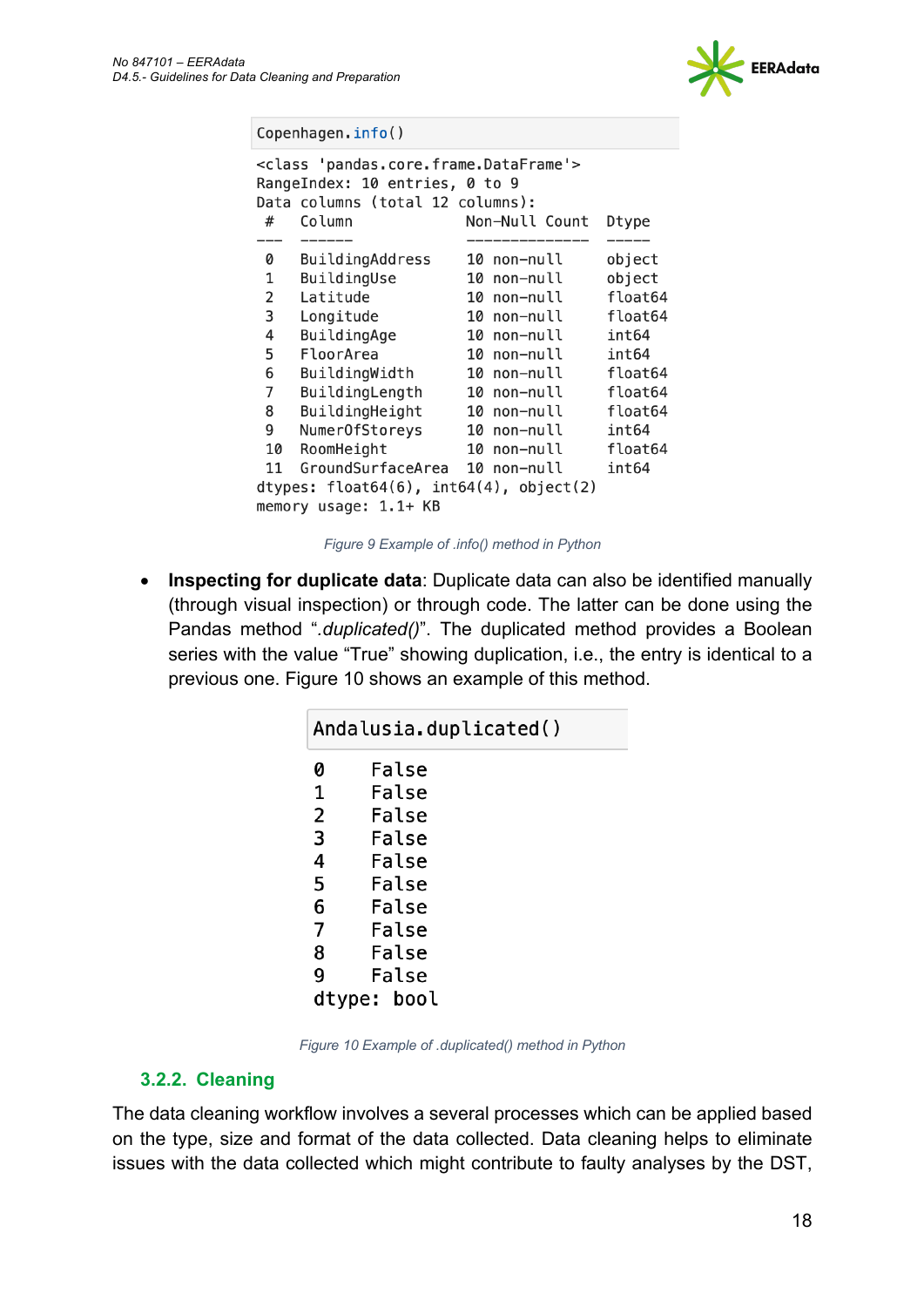

therefore leading to the wrong decision being made regarding energy efficiency-based renovations. The Pandas library in Python was found to be best practice for data cleaning with the following processes:

- **Converting data types**: This can be done when faced with the problem of incorrect data types and is best done programmatically using Pandas. For example, if the column "NumberOfStoreys" in figure 7 presents as a floatingpoint number (float64) rather than an integer (int64). This problem can be corrected using the "*.astype*" method.
- **Handling unnecessary/duplicated data**: Unnecessary data refers to data which is not needed or does not fit the context of the project in question. Duplicated data can occur in both rows and columns. This can be addressed manually by simply deleting the unwanted rows or columns if the dataset is not too large or by using the "*.drop*" function in Pandas to remove unnecessary or unwanted data by specifying the column name or row number. For example, phone numbers are not needed for analysing the building stock of a municipality or city. Hence, if this is a column in the dataset, it should be dropped. In a similar vein, if we only need non-residential buildings for analysis, any observations (rows of data) which contain residential buildings can be removed.
- **Filling missing data**: Missing data or data gaps is one of the most common issues in a dataset. There are a number of ways to deal with gaps in data:
	- o **Input data**: This refers to the process of filling gaps in a dataset by calculating based on other values. Statistical values such as the mean and median can be used but do not guarantee impartial data. Missing data can also be calculated using values from other variables. For example, the volume of a building can be calculated if the net surface area and building height are known. Linear regression can also be applied to available data to determine the best fit line between two variables.
	- o **Drop data**: This is the process of dropping rows or columns of data which contain missing values. If very few of a column's values are missing and this occurs at random, it is recommended that the rows which contain the missing values be dropped. If the majority of a column's values are missing, it is recommended that the whole column be dropped instead.
- **Addressing inconsistent values**: This is the process of ensuring that all observations in a column are consistent in their format. For categorical or qualitative data, this can be done using the "*.replace*" function in the Pandas library to replace the wrong values with the correct ones. For numerical values, there are different ways inconsistent values can be corrected. An example is using the "*.round()*" function to set numerical values to the preferred number of decimal points.
- **Renaming Columns**: This involves selecting column names with typos and errors as well as non-descriptive column names and replacing them with full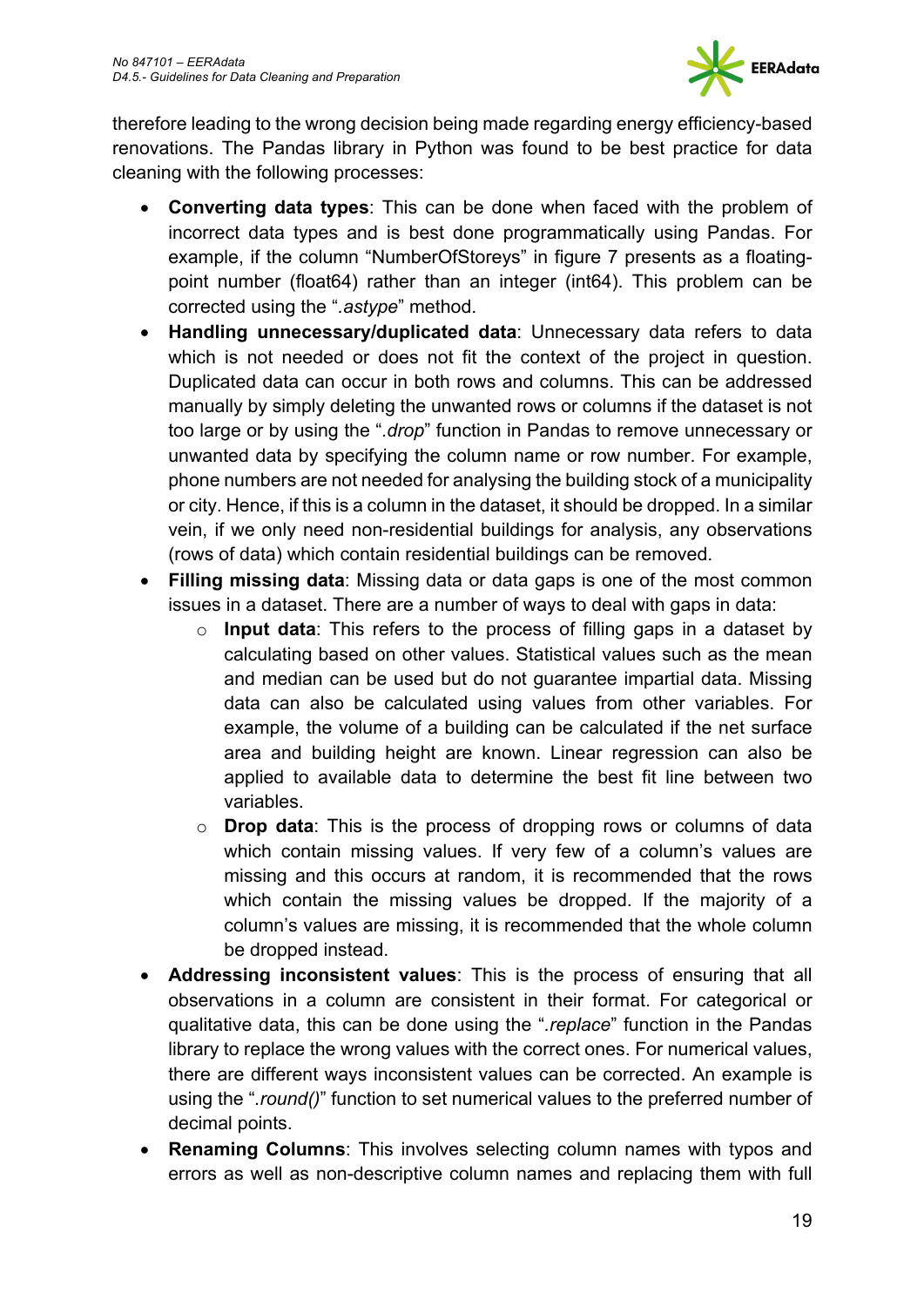

words absent of typos. In the Pandas library this can be done using the "*.rename()*" function.

#### **3.2.3. Verification**

This is the process of reviewing and re-inspecting the data to make sure the steps taken to clean the data and the pre-defined constraints are met. The verification process is important and can be done using verification scripts in Python or conducting a visual inspection of the data manually. If the verification process reveals gaps or errors, the data cleaning workflow should be repeated, and this can be done iteratively until the data is fit for purpose.

## **4 Conclusion**

In conclusion, data cleaning and preparation are fundamental to ensuring the quality of data for any project. This is made even more imperative when dealing with building stock data which can be used to make decisions on and assess the impact of investments in energy efficiency-based renovations. To that end, it is important that potential users of the tool are aware of the best practices which can be used to guarantee quality data for import into the DST and for alternative use.

This deliverable has therefore identified and outlined several characteristics of quality data, following which a number of guidelines and best practices on how data should be cleaned were proposed. The guidelines, which are sectioned into inspection, cleaning, and verification, were identified based on the data cleaning work performed in EERAdata. Following the cleaning process, data can be imported to the DST for use in impact assessment or can be stored as an exploitable result to be analysed for insight by decision/policy makers in public administrations. It is imperative for data to be as clean as possible in order that insight obtained from the analysis can be as useful as possible. Data analysis for EERAdata provides insight into the building stock of the respective frontrunner municipalities, helping to get a good understanding of the building, socio-economic, indoor environment, and energy demand characteristics.

It is also important to identify and address challenges to data utilisation and analysis as early as possible in any project, in order to avoid the "garbage in, garbage out" situation in which data which is not cleaned properly or at all leads to faulty insights and poor decision-making. This document equips all individuals/organisations working with building stock/energy efficiency data with the understanding and tools to put the data to good use.

This deliverable has also provided information on the process of importing data into the DST with a UML notation diagram used to visualise the process.